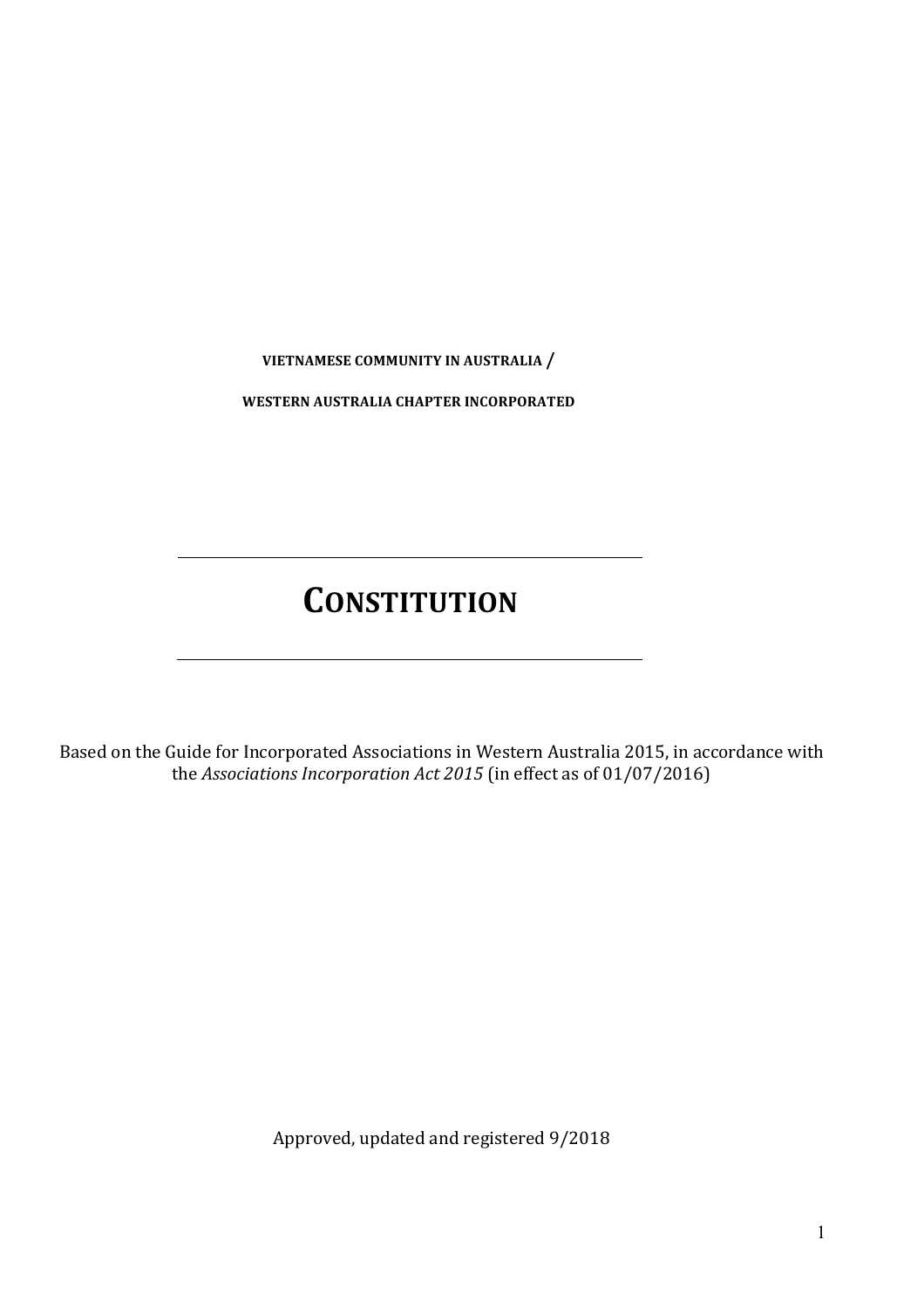#### **CONTENTS**

|            | Rules                                              |                |
|------------|----------------------------------------------------|----------------|
|            |                                                    |                |
|            |                                                    |                |
| 1.         | DEFINITIONS                                        | 3              |
| 2.         | NAME, LEGAL STATUS, SYMBOL, LANGUAGE AND OFFICE    | $\overline{4}$ |
| 3.         | <b>OBJECTS OF ASSOCIATION</b>                      | 5              |
| 4.         | POWERS OF ASSOCIATION                              | 5              |
| 5.         | QUALIFICATIONS FOR MEMBERSHIP OF ASSOCIATION       | 6              |
| 6.         | REGISTER OF MEMBERS OF ASSOCIATION                 | $\tau$         |
| 7.         | SUBSCRIPTIONS OF MEMBERS OF ASSOCIATION            | 7              |
| 8.         | TERMINATION OF MEMBERSHIP OF THE ASSOCIATION       | 7              |
| 9.         | SUSPENSION OR EXPULSION OF MEMBERS OF ASSOCIATION  | 8              |
| 10.        | COMMUNITY MANAGEMENT COMMITTEE                     | 9              |
| 11.        | PRESIDENT                                          | 10             |
| 12.        | VICE PRESIDENT FOR INTERNAL AFFAIRS                | 11             |
| 13.        | VICE PRESIDENT FOR EXTERNAL AFFAIRS                | 11             |
| 14.        | VICE PRESIDENT FOR PLANNING                        | 11             |
| 15.        | <b>SECRETARY</b>                                   | 11             |
| 16.        | <b>TREASURER</b>                                   | 12             |
| 17.        | OTHER POSITIONS OF THE MANAGEMENT COMMITTEE        | 12             |
|            | 18. CASUAL VACANCIES IN MEMBERSHIP OF COMMITTEE    | 12             |
| 19.        | PROCEEDINGS OF COMMITTEE                           | 13             |
| 20.        | <b>GENERAL MEETINGS</b>                            | 14             |
| 21.        | QUORUM AND PROCEEDINGS AT GENERAL MEETINGS         | 16             |
| 22.        | MINUTES OF MEETINGS OF ASSOCIATION                 | 16             |
| 23.        | VOTING RIGHTS OF MEMBERS OF ASSOCIATION            | 17             |
| 24.        | PROXIES OF MEMBERS OF ASSOCIATION                  | 17             |
| 25.        | <b>ELECTIONS</b>                                   | 18             |
| 26         | <b>RULES OF ASSOCIATION</b>                        | 20             |
| 27.        | <b>COMMON SEAL OF ASSOCIATION</b>                  | 21             |
| 28.        | <b>DISPUTES AND MEDIATION</b>                      | 21             |
| 29.        | THE ASSOCIATION CENTRE                             | 22             |
| 30.<br>31. | THE ASSOCIATION VIETNAMESE SCHOOL<br>Radio Station | 22<br>23       |
| 32.        | Winding Up Of Association                          | 23             |
|            | membership form                                    | 24             |
|            | Proxy                                              | 26             |
|            | Notice of change of Rules                          | $27\,$         |
|            | Appendix 1                                         | 28<br>30       |
| Appendix 2 |                                                    |                |
| Appendix 3 |                                                    |                |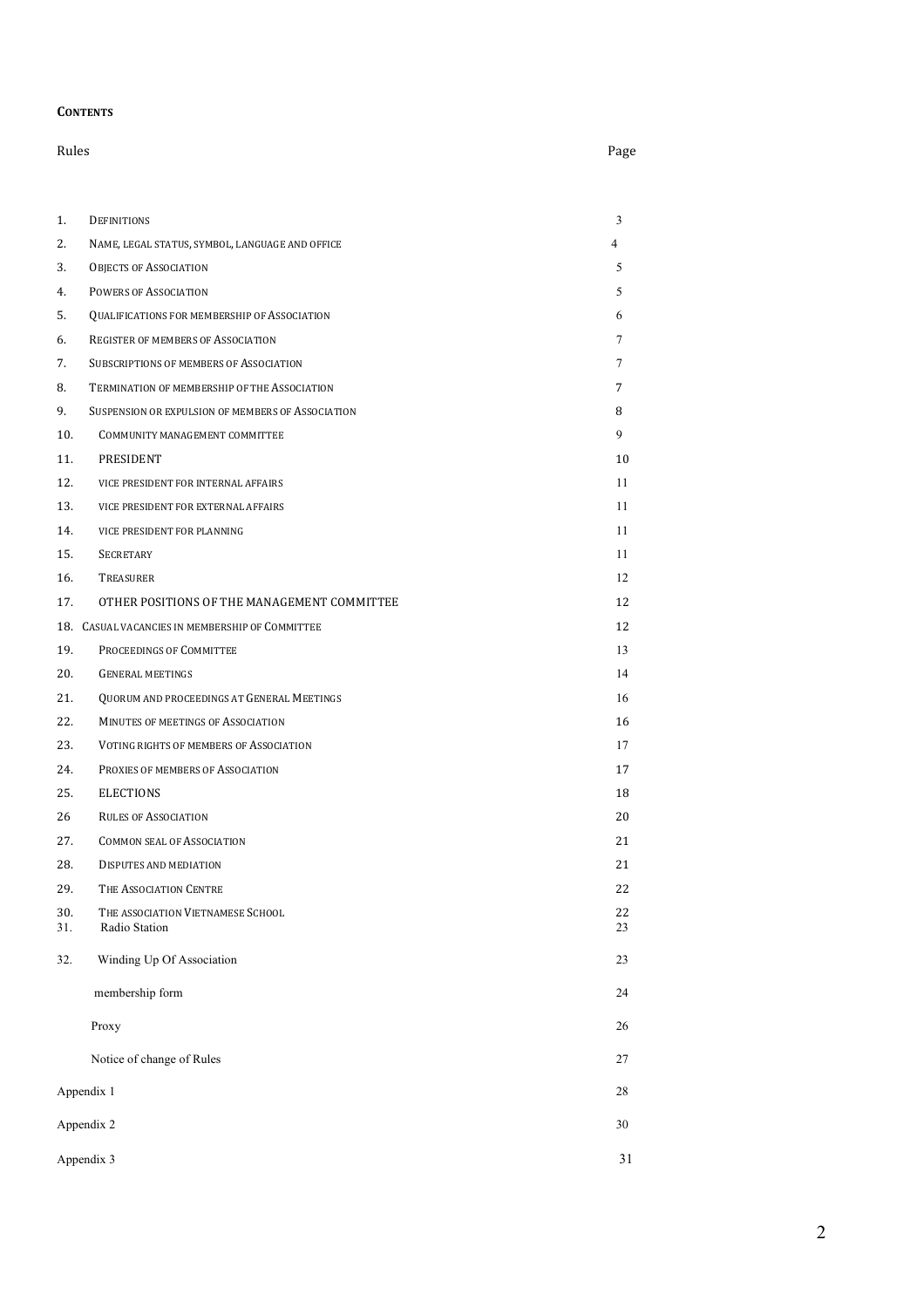# **1. DEFINITIONS**

In these rules, unless the contrary intention appears-

"**Association**" means Association referred to in rule 2;

"**Annual General Meeting**" is the meeting convened under rule 20.1

"**Chairperson**" means in relation to the proceedings at a Committee Meeting or General Meeting, the person presiding at the Committee meeting or General Meeting in accordance with rule 11;

"**Commissioner**" means the Commissioner for Consumer Protection exercising powers under the Act;

"**Committee**" means the Committee of Management of the Association referred to in rule 10.1; also called Community Management Committee (CMC)

"**Committee Meeting**" means a meeting referred to in rule 21;

"**Committee Member**" means person referred to in paragraph (a), (b), (c), (d) or (e) of sub rule  $10(1)$ ;

"**Convene**" means to call together a formal meeting;

- "Department" means the government department with responsibility for administering the Associations Incorporation Act 2015;
- "**Financial Year**" means a period not exceeding 15 months fixed by the Committee, being a period commencing on the date of incorporation of the Association and ending on 30 June; and thereafter each period commencing 1 July and ending on 30 June in the following year;

"**General Meeting**" means a meeting to which all members are invited;

"**Member**" means member of the Association:

"**Ordinary Resolution**" means resolution other than a Special Resolution;

"**Poll**" means voting conducted in written form (as opposed to a show of hands);

**"Recognised Associations"**: Organisations that are judged positive and constructive to the mainstream Anti-Communist Vietnamese Community as specified in Clauses 2 and 3 of the Constitution, by a Supervising Board

**"Supervising Board":** means a body ideally representing all religious, cultural, non-communist political, constructive and respectful representatives including noble persons who have contributed greatly to the stability, growth and reputation of the local mainstream Vietnamese Community. This Board's objectives are to oversee The Association to ensure it conforms to the constitution. This Board also has duty to assess the applications of candidates applying for Community Management Committee positions. This Board has power to resolve the elected Management Committee if its activities contravene with the Constitution in a majority vote. Chairman for each meeting is nominated by the Board members.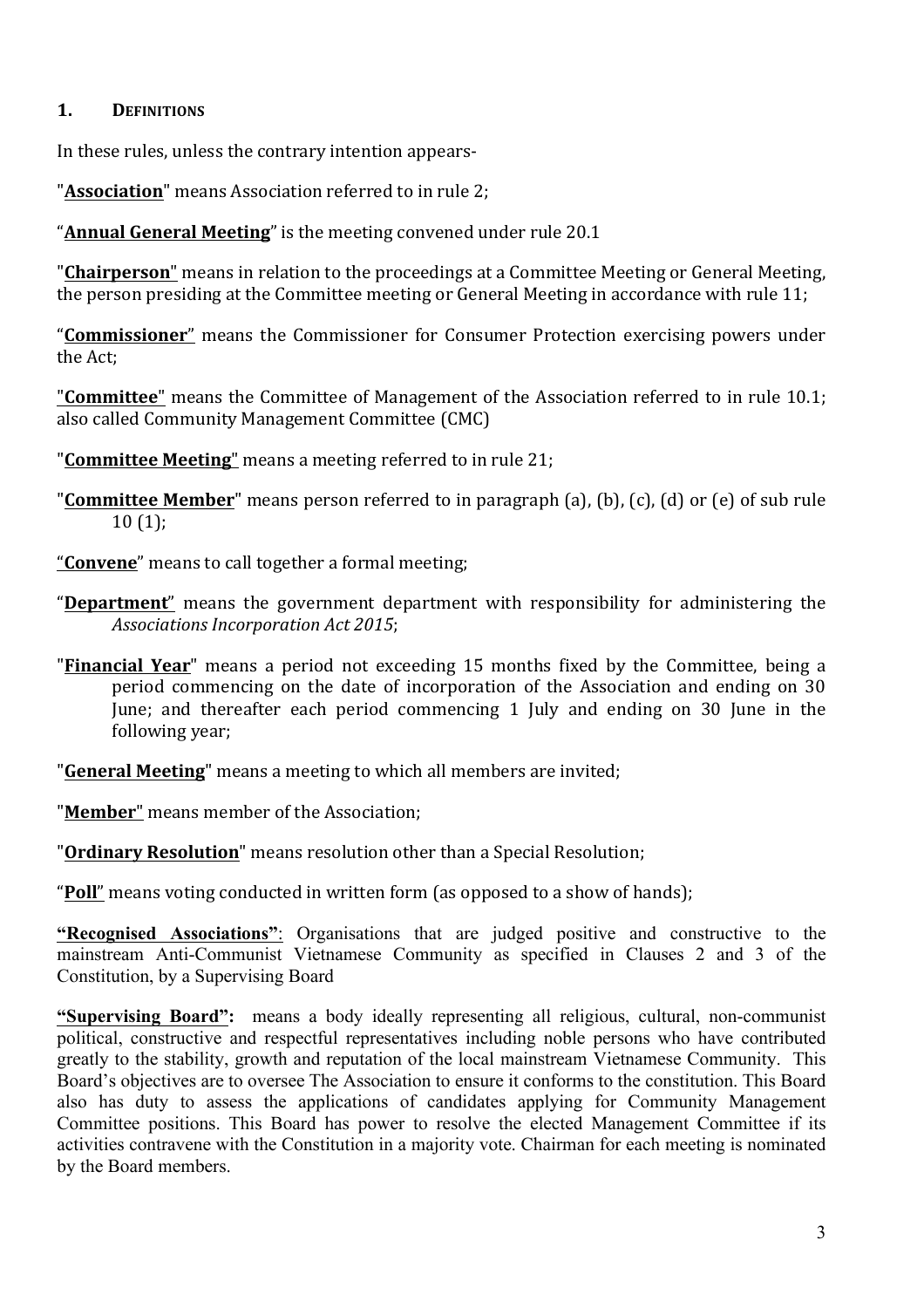**"Secretary**" means Secretary referred to in paragraph (ec) of rule 10.1;

- "**Special General Meeting**" means a General Meeting other than the Annual General Meeting;
- "**Special Resolution**" means a resolution of an incorporated association passed in accordance with section 51 of the Act.

**the Act**" means the *Associations Incorporation Act 2015* 

"Vice-President" means a Vice-President referred to in paragraph (b) of rule 10.

# **NAME, LEGAL STATUS, SYMBOL, LANGUAGE AND OFFICE**

#### 1.1 Name of Association

The name of the Association is:

- (a) In Vietnamese: Công Đồng Người Việt Tư Do Úc Châu/Tây Úc;
- (b) In Vietnamese, its recognised abbreviation is CĐ/NVTDUC/TU, or Công Đồng (in capital);
- (c) In English: Vietnamese Community in Australia / Western Australia Chapter Incorporated;
- (d) In English, its recognised abbreviations is VCA/WA Inc.
- 1.2 Legal status
	- (a) The Association is a NOT-FOR-PROFIT ORGANISATION, The Association is a CHAPTER of the Vietnamese Community in Australia.
- 1.3 History, ideology, symbols, and insignia
	- (a) The Association was established in 1978, following a Vietnamese diaspora after the occupation of South Vietnam by communism on  $30<sup>th</sup>$  of April 1975. The association has been functioning as an ANTI-COMMUNIST body since its establishment.
	- (b) The Association represents the Vietnamese community in Western Australia.
	- (c) The flag of the Association shall be a yellow flag with three red stripes (The Yellow Flag), as shown in the Constitution's appendix (appendix 3). This will be the official symbol used at all official activities and ceremonies of the Association. This flag symbolises the 3 regions of unified and a free Vietnam.
	- (d) The song 'Tieng Goi Cong Dan', the anthem of the Republic of Vietnam before 1975, shall be the anthem to be sung when the flag is raised during the official activities of the Association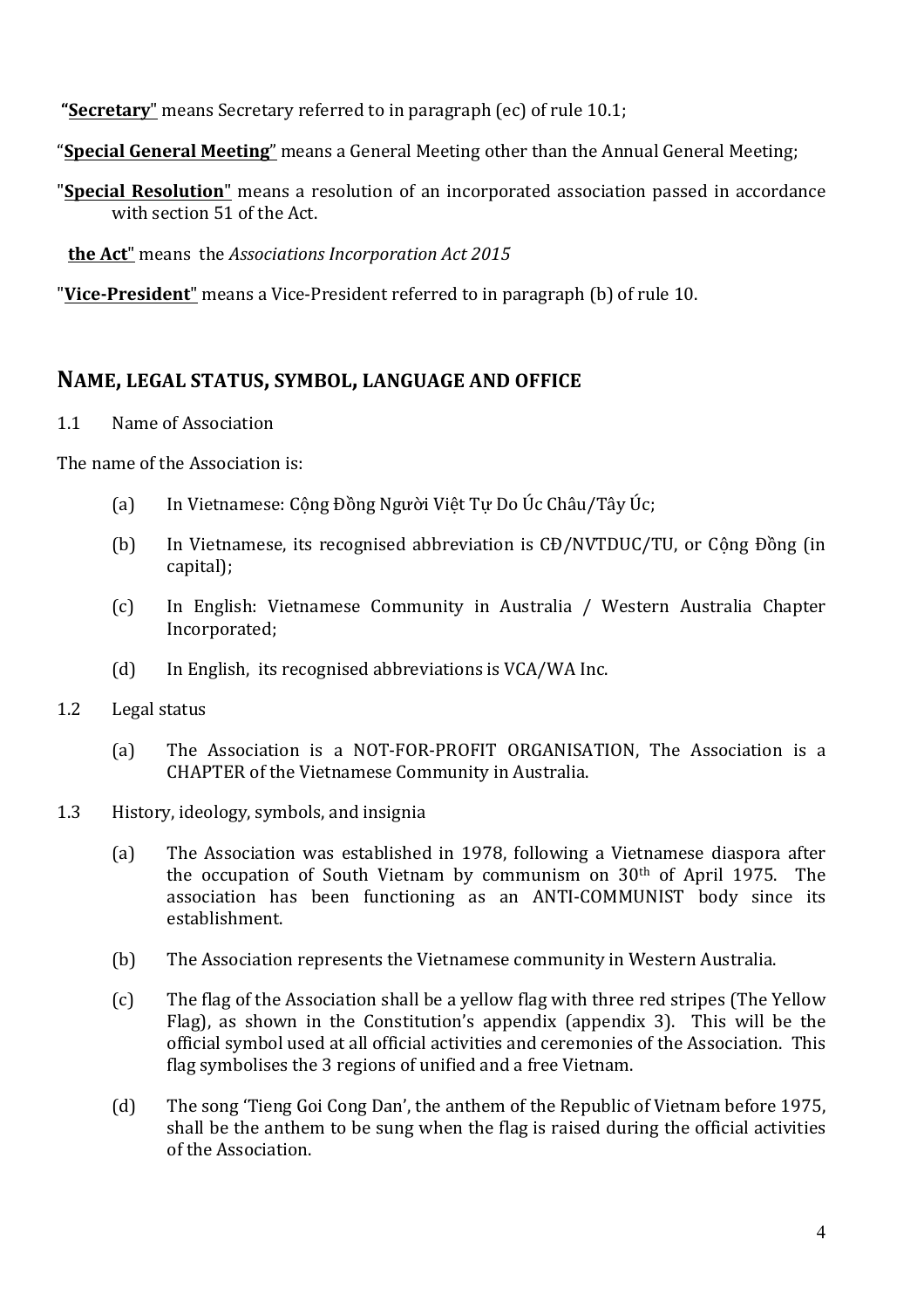- (e) The insignia of the Association shall be a circle in shape, with the Yellow Flag with Three Red Stripes in background and a map of Vietnam on the top. On the upper right-hand corner of the Insignia are 5 stars from the Australian flag. The name of the Association text is to surround the insignia. This shall the sole insignia of the Association.
- 1.4 Language and office
	- (a) The main languages to be used during the Association's meetings and on documents issued by the Association are Vietnamese and/or English; and
	- (b) The Association's main office is located at its registered address, which is currently Unit  $4 \& 5/151-155$  Brisbane St, Perth WA 6000. The Committee's at its discretion may specify the postal address.

# 2. **OBJECTIVES OF ASSOCIATION**

- 2.1 The objectives of the Association are:
	- (a) to promote and facilitate harmony between Vietnamese living in Australia;
	- (b) to maintain and to develop good relationship with other Vietnamese communities all over the world with the aim of pushing for a non-communist, democratic and prosperous Vietnam as specified in the context of The Universal Declaration of Human Rights and other international instruments such as the International Covenant on Civil and Political Rights and the Convention against Torture and Other Cruel, Inhuman or Degrading Treatment or Punishment
	- (c) to preserve and to enhance the Vietnamese culture and language through traditional activities, Vietnamese language school, sport and other vouth activities;
	- (d) to develop and strengthen the friendship between the Vietnamese community in Western Australia and the other ethnic communities within the context of multicultural Australia; and
	- $(e)$  to work with the Australian government to build a healthy and happy community.
- 2.2 The property and income of the Association shall be applied solely towards the promotion of the objectives of the Association and no part of that property or income may be paid or otherwise distributed, directly or indirectly, to members, except in good faith in the promotion of those objectives.

#### **3. POWERS OF ASSOCIATION**

The powers conferred on the Association are the same as those conferred by section 14 of the Act, so that subject to the Act and any additions, exclusions or modifications inserted below, the Association may do all things necessary or convenient for carrying out its objectives and purposes, and in particular, may:

- (a) acquire, hold, deal with, and dispose of any real or personal property;
- (b) open and operate bank accounts;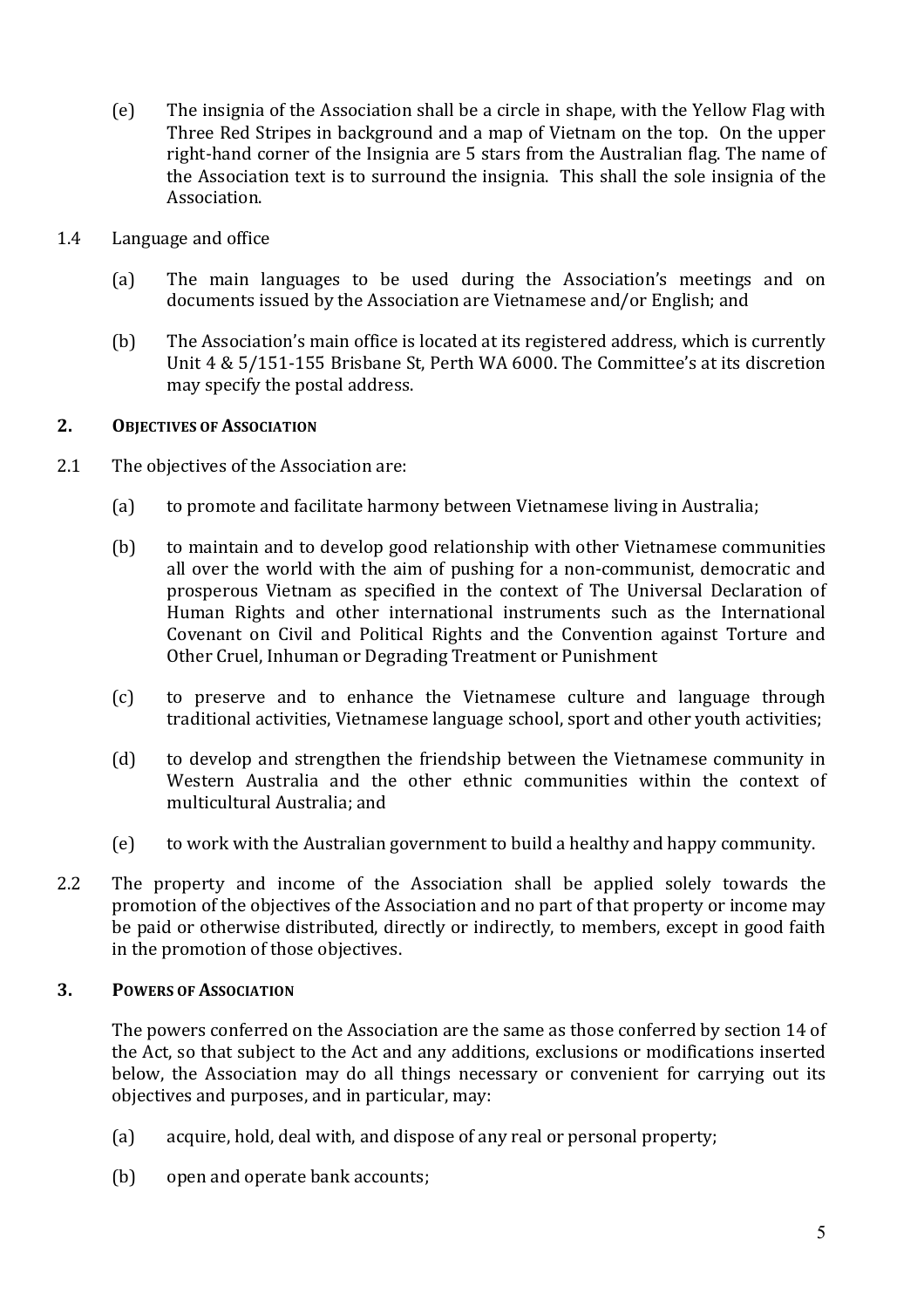- $(c)$  invest its money:
	- (i) in any security in which trust monies may lawfully be invested; or
	- (ii) in any other manner authorised by the rules of the Association;
- (d) borrow money upon such terms and conditions as the Association thinks fit;
- (e) give such security for the discharge of liabilities incurred by the Association as the Association thinks fit;
- $(f)$  appoint agents to transact any business of the Association on its behalf;
- $(g)$  enter into any other contract it considers necessary or desirable; and
- (h) may act as trustee and accept and hold real and personal property upon trust, but does not have power to do any act or thing as a trustee that, if done otherwise than as a trustee, would contravene this Act or the rules of the Association.

#### **4. QUALIFICATIONS FOR MEMBERSHIP OF ASSOCIATION**

- 4.1 Membership of the Association:
	- (a) Is open to persons of Vietnamese ethnicity who are Australian citizens or permanent residents, who are at least 18 years, free of criminal offence, and who agree to be bound by the Association's Constitution.
	- (b) Can be offered to persons of non-Vietnamese ethnicity, who are Australian citizens or permanent residents, free of criminal offence and whose spouse is of Vietnamese ethnicity, and who agree to be bound by the Association's Constitution.
- 4.2 A person who wishes to become a *bona fide* (*The Member*) member must:
	- (a) apply for *The Member* membership to the Committee in writing:
		- (i) signed by that person and by both of the members referred to in paragraph  $(b)$ ; and
		- (ii) in such form as the Committee from time to time directs; and
	- (b) be proposed by one member and seconded by another member.
- 4.3 The Committee Members must consider each application made under sub-rule 5.2(a) at a Committee Meeting and must at the Committee Meeting or the next Committee Meeting accept or reject that application.
- 4.4 An applicant whose application for membership of the Association is rejected under subrule 5.3 must, if he or she wishes to appeal against that decision, give notice to the Secretary of his or her intention to do so within a period of 14 days from the date he or she is advised of the rejection.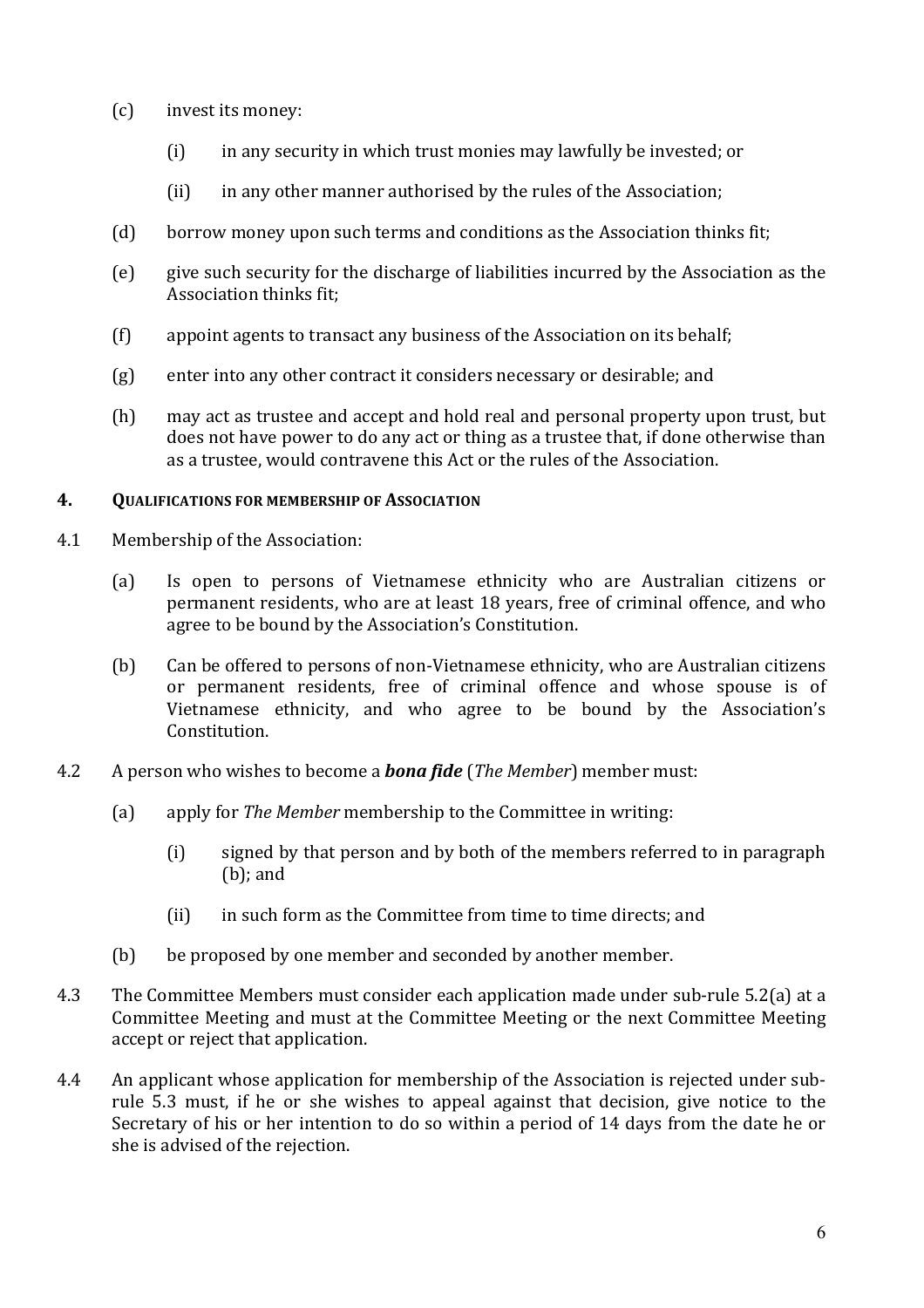- 4.5 When notice is given under sub-rule 5.4, the Association in a General Meeting no later than the next Annual General Meeting, must either confirm or set aside the decision of the Committee to reject the application, after having afforded the applicant who gave that notice a reasonable opportunity to be heard by, or to make representations in writing to, the Association in the General Meeting.
- 4.6 All members have a duty to:
	- (a) preserve a good name for Vietnamese people and the reputation of the Association: and
	- (b) abide by all of the Association's constitution.

#### 5. **REGISTER OF BONA FIDE MEMBERS OF ASSOCIATION**

- 5.1 The Secretary, on behalf of the Association, must comply with section 53 of the Act by keeping and maintaining in an up to date condition a register of the bona fide members of the Association and record in the register any change in the membership of the association within 28 days after the change occurs.
- 5.2 The register of The Members must include each member's name and (a) residential address; or (b) postal address; or  $(c)$  email address; or  $(d)$  information, by means of which contact can be made with the member, that is prescribed for the purposes of this rule.
- 5.3 The register must be so kept and maintained at the Secretary's place of residence or the Association's registered address, or at such other place as the members at a General Meeting decide.
- 5.4 The Secretary must cause the name of a person who dies or who ceases to be a member under rule  $8$  to be deleted from the register of members referred to in sub-rule  $(1)$ .

#### **6. TERMINATION OF MEMBERSHIP OF THE ASSOCIATION**

Membership of the Association may be terminated upon:

- (a) receipt by the Secretary or another Committee Member of a notice in writing from a member of his or her resignation from the Association. Such person remains liable to pay to the Association the amount of any subscription due and payable by that person to the Association but unpaid at the date of termination;
- (b) non-payment by a member of his or her subscription within three months of the date fixed by the Committee for subscriptions to be paid, unless the Committee decides otherwise in accordance with rule 7.3: or
- (c) expulsion of a member in accordance with rule 9.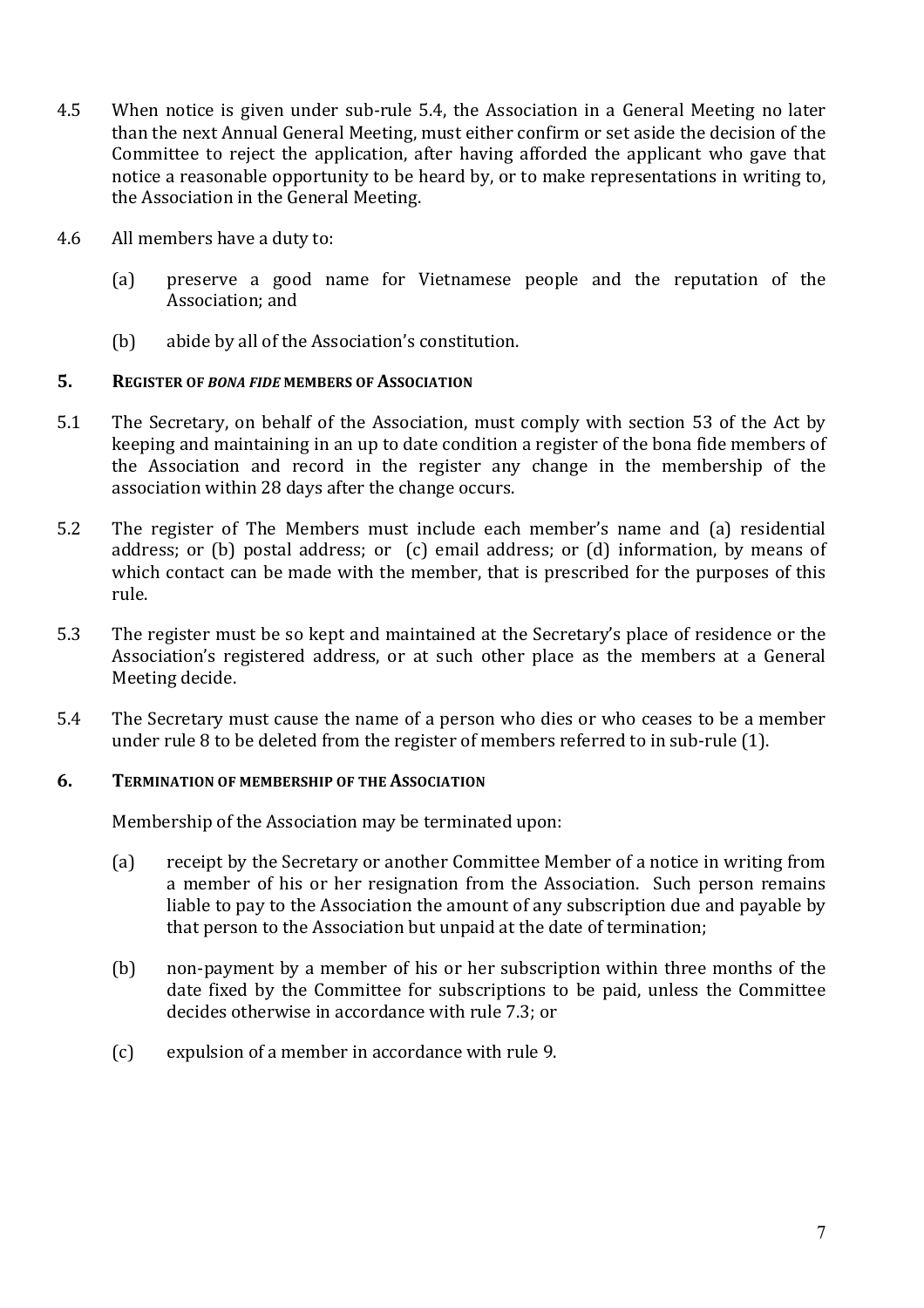#### **7.** SUSPENSION OR EXPULSION OF MEMBERS OF ASSOCIATION

- 7.1 If the Committee considers that a member should be suspended or expelled from membership of the Association because his or her conduct is detrimental to the interests of the Association, the Committee must communicate, either orally or in writing, to the member:
	- (a) notice of the proposed suspension or expulsion and of the time, date and place of the Committee Meeting at which the question of that suspension or expulsion will be decided; and
	- (b) particulars of that conduct.

not less than 28 days before the date of the Committee Meeting referred to in paragraph (a).

- 7.2 At the Committee Meeting referred to in a notice communicated under sub-rule 9.1, the Committee may, having afforded the member concerned a reasonable opportunity to be heard by, or to make representations in writing to, the Committee, suspend or expel or decline to suspend or expel that member from membership of the Association and must, forthwith after deciding whether or not to suspend or expel that member, communicate that decision in writing to that member.
- 7.3 Subject to sub-rule 9.5 a member has his or her membership suspended or ceases to be a member 14 days after the day on which the decision to suspend or expel a member is communicated to him or her under sub-rule 9.2.
- 7.4 A member who is suspended or expelled under sub-rule 9.2 must, if he or she wishes to appeal against that suspension or expulsion, give notice to the Secretary of his or her intention to do so within the period of 14 days referred to in sub-rule 9.3.
- 7.5 When notice is given under sub-rule 9.4:
	- (a) the Association in a General Meeting, must either confirm or set aside the decision of the Committee to suspend or expel the member, after having afforded the member who gave that notice a reasonable opportunity to be heard by, or to make representations in writing to, the Association in the General Meeting; and
	- (b) the member who gave that notice is not suspended or does not cease to be a member unless and until the decision of the Committee to suspend or expel him or her is confirmed under this sub-rule.

# 8. **COMMUNITY MANAGEMENT COMMITTEE:**

- 8.1 Subject to sub-rule (9), the affairs of the Association will be managed exclusively by a Community Management Committee consisting of:
	- (a) a President;
	- (b) a Vice-President for Internal Affairs;
	- (c) a Vice-President for External Affairs;
	- (d) a Vice President for Planning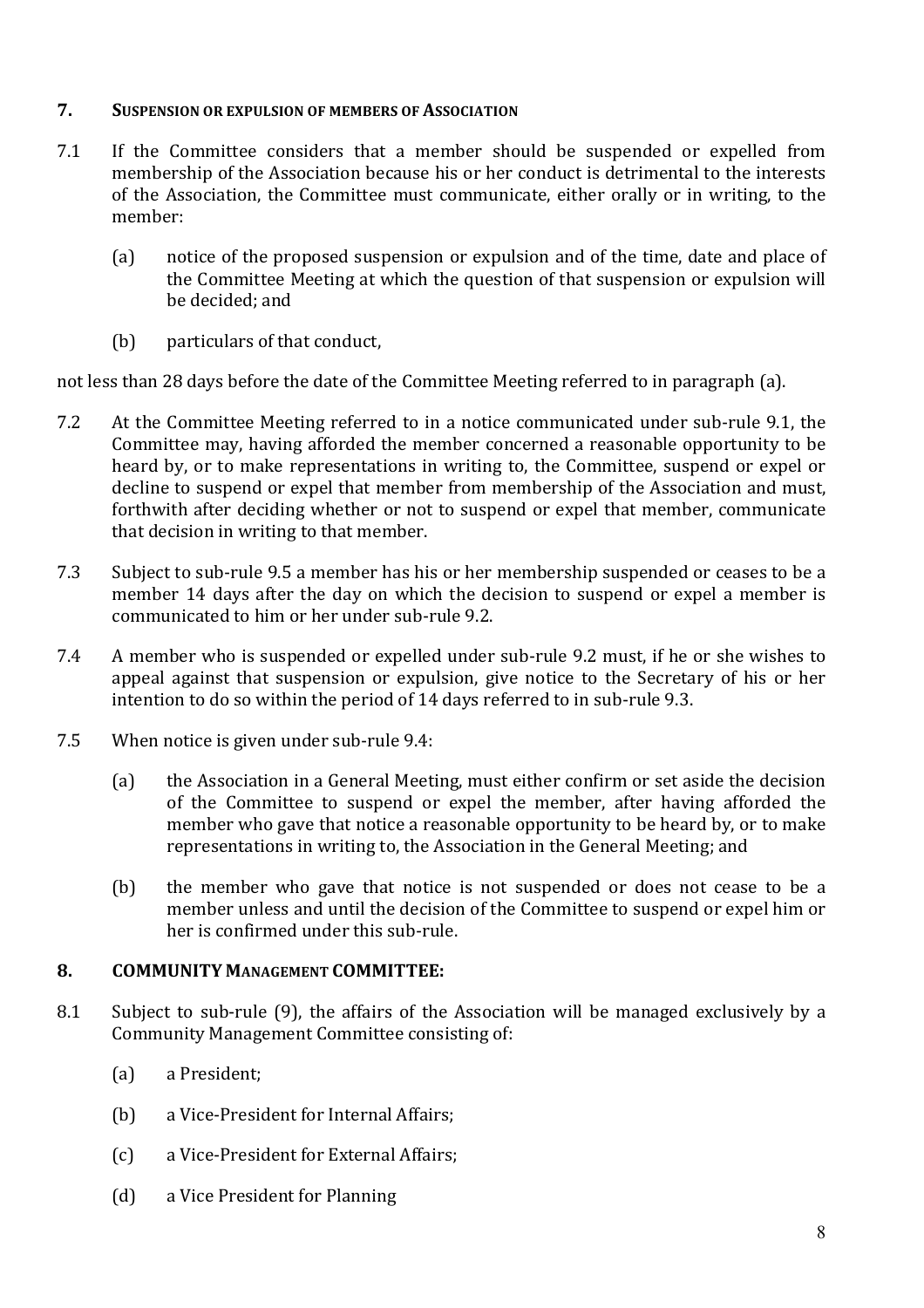- (e) a Secretary;
- (f) a Treasurer; and
- (g) and any other officers elected to membership of the Committee at an Annual General Meeting or appointed under sub-rule  $(8)$ ;

all of whom must be official members of the Association.

- 8.2 Committee Members must be elected to membership of the Committee at an Annual General Meeting or appointed under sub-rule (8).
- 8.3 Subject to sub-rule (8), a Committee Member's term will be two years from his or her election at an Annual General Meeting, but he or she is eligible for re-election to membership of the Committee. The number of terms a Committee member can stand is unlimited.
- 8.4 Except for nominees under sub-rule (7), a person is not eligible for election to membership of the Committee unless a member has nominated him or her for election by delivering notice in writing of that nomination, signed by:
	- $(a)$  the nominator; and
	- (b) the nominee to signify his or her willingness to stand for election,
- to the Secretary not less than 14 days before the day on which the Annual General Meeting concerned is to be held.
- 8.5 A person who is eligible for election or re-election under this rule may:
	- (a) propose or second himself or herself for election or re-election; and
	- (b) vote for himself or herself.
- 8.6 If the number of persons nominated in accordance with sub-rule (4) for election to membership of the Committee does not exceed the number of vacancies in that membership to be filled-
	- (a) the Secretary must report accordingly to; and
	- (b) the Chairperson must declare those persons to be duly elected as members of the Committee at,

the Annual General Meeting concerned.

8.7 If vacancies remain on the Committee after the declaration under sub-rule (6), additional nominations of Committee Members may be accepted from the floor of the Annual General Meeting. If such nominations from the floor do not exceed the number of vacancies the Chairperson must declare those persons to be duly elected as members of Committee. Where the number of nominations from the floor exceeds the remaining number of vacancies on the Committee, elections for those positions must be conducted.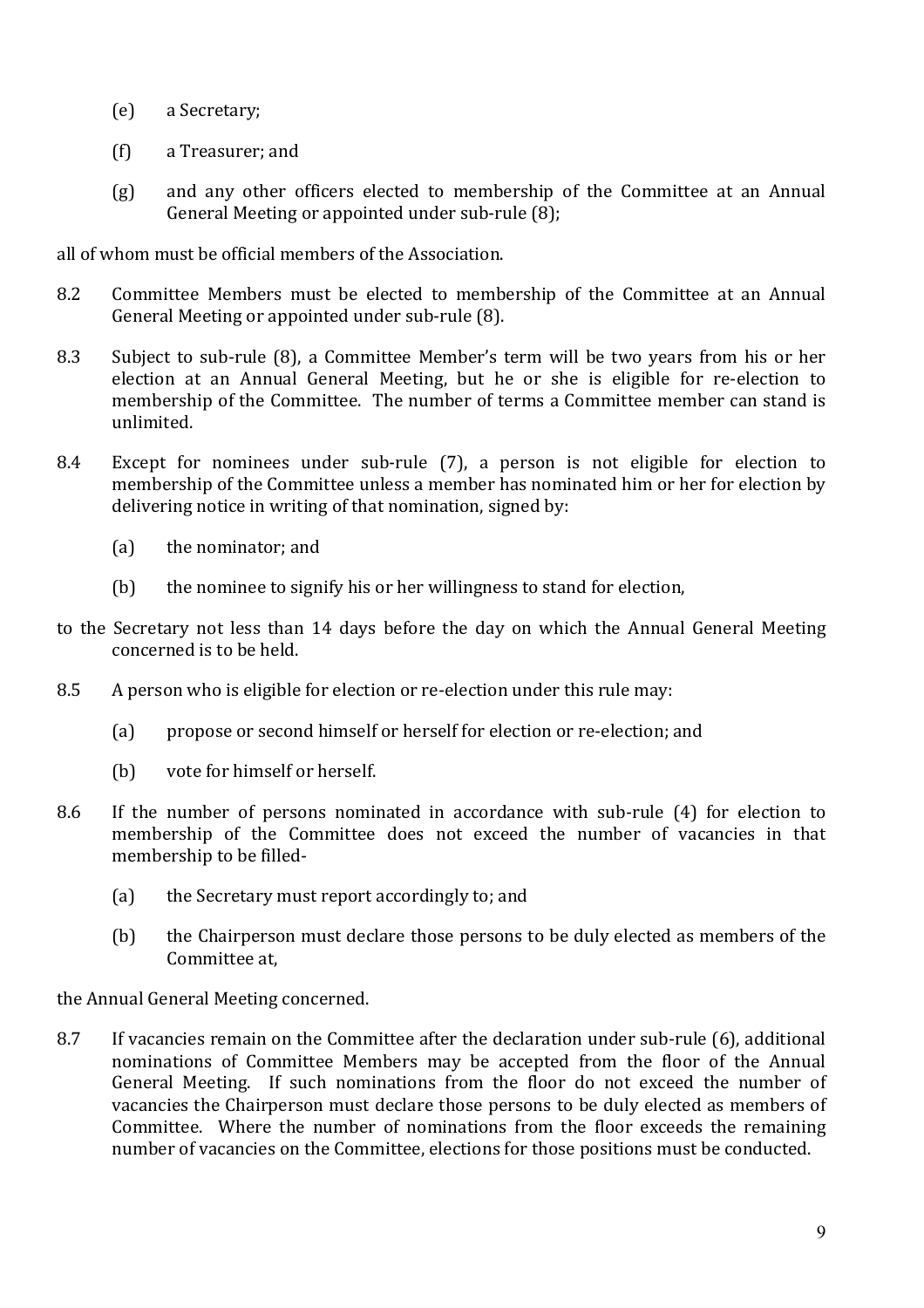- 8.8 If a vacancy remains on the Committee after the application of sub-rule (7), or when a casual vacancy within the meaning of rule 17 occurs in the membership of the Committee:
	- (a) the Committee may appoint a member to fill that vacancy; and
	- $(b)$  a member appointed under this sub-rule will:
		- (i) hold office until the election referred to in sub-rule  $(2)$ ; and
		- (ii) be eligible for election to membership of the Committee,

at the next following Annual General Meeting.

- 8.9 The Committee may delegate, in writing, to one to more sub-committees (consisting of such member or members of the association as the Committee thinks fit) the exercise of such functions of the Committee as are specified in the delegation other than:
	- (a) the power of delegation; and
	- (b) a function which is a duty imposed on the Committee by the Act or any other law.
- 8.10 Any delegation under sub-rule (9) may be subject to such conditions and limitations as to the exercise of that function or as to time and circumstances as are specified in the written delegation and the Committee may continue to exercise any function delegated.
- 8.11 The Committee may, in writing, revoke wholly or in part any delegation under sub-rule (9).

# **9. PRESIDENT**

- 9.1 Subject to this rule, the President must preside at all General Meetings and Committee Meetings.
- 9.2 In the event of the absence of the President from a General Meeting, a member elected by the other members present at the General Meeting, must preside at the General Meeting.
- 9.3 In the event of the absence of the President from a Committee Meeting, a Committee Member elected by the other Committee Members present at the Committee Meeting, must preside at the Committee Meeting.

#### **10. VICE PRESIDENT FOR INTERNAL AFFAIRS**

The Vice President for Internal Affairs shall:

- (a) assist the President in the internal management of the Community;
- (b) be the Convenor of the Radio Station (see rule 31.2); and
- (c) assume the duties of the President during the President's absence.

#### **11. VICE PRESIDENT FOR EXTERNAL AFFAIRS**

The Vice President for External Affairs shall: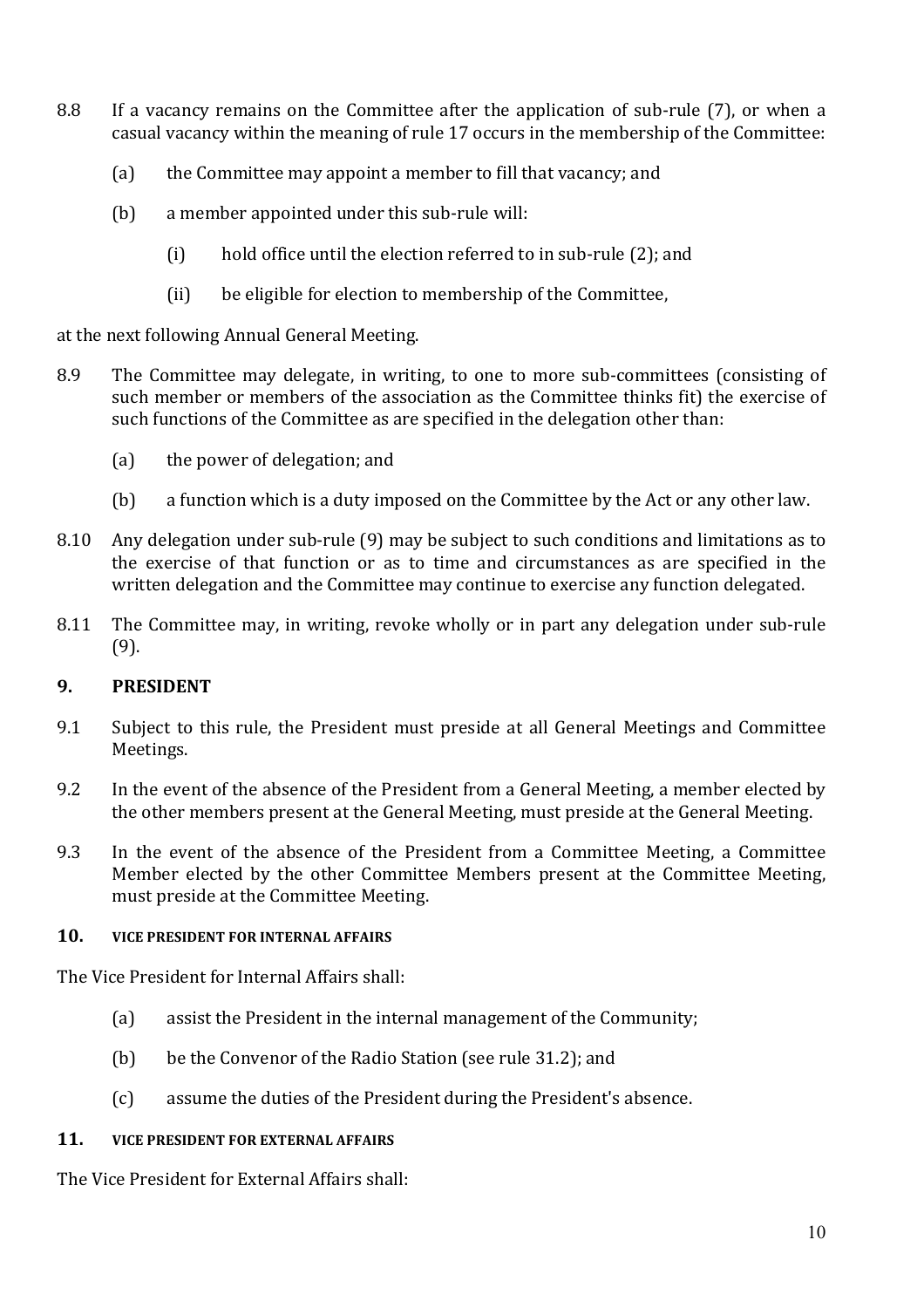- (a) assist the President in relating to and attending meetings with government bodies and other communities and organizations;
- (b) research and implement external and international affairs with the aims to maintain an harmonious relationship with other associations and groups of the Vietnamese community (local, state, federal and international); and
- $(c)$  be a spokesperson for the Association in external and international affairs;
- (d) assume the duties of the President during the absence of the President and the Vice President for Internal Affairs

#### **12. VICE PRESIDENT FOR PLANNING**

The Vice President for Planning shall:

- (a) assist the President in planning activities and developments of the Community;
- (b) research and design plans for all of the Association's cultural, social and political activities; and
- (c) manage activities of the Association in the absence of the President, the Vice President for Internal Affairs and the Vice President for External Affairs.

#### 13. **SECRETARY** -

The Secretary shall:

- (a) co-ordinate the correspondence of the Association;
- (b) keep full and correct minutes of the proceedings of the Committee and of the Association;
- (c) comply on behalf of the Association with:
	- $(i)$  section 27 of the Act with respect to the register of members of the Association, as referred to in rule 6;
	- (ii) section 28 of the Act by keeping and maintaining in an up to date condition the rules of the Association and, upon the request of a member of the Association, must make available those rules for the inspection of the member and the member may make a copy of or take an extract from the rules but will have no right to remove the rules for that purpose; and
	- (iii) section 29 of the Act by maintaining a record of:
		- $(A)$  the names and residential or postal addresses of the persons who hold the offices of the Association provided for by these rules, including all offices held by the persons who constitute the Committee and persons who are authorised to use the common seal of the Association under rule 22; and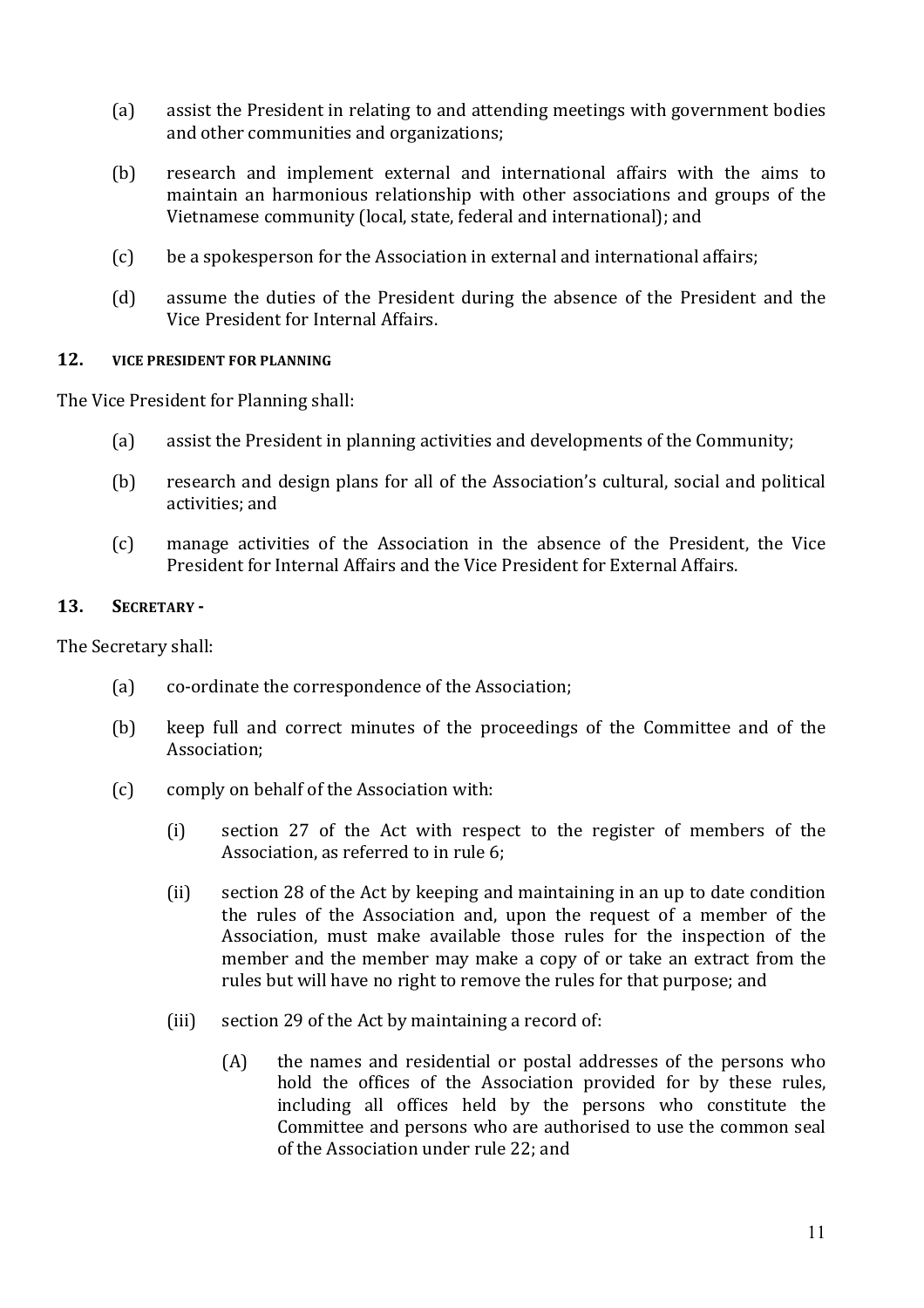- (B) the names and residential or postal addresses of any persons who are appointed or act as trustees on behalf of the Association,
- and the Secretary must, upon the request of a member of the Association, make available the record for the inspection of the member and the member may make a copy of or take an extract from the record but will have no right to remove the record for that purpose;
- (d) unless the members resolve otherwise at a General Meeting, have custody of all books, documents, records and registers of the Association, including those referred to in paragraph  $(c)$  but other than those required by rule 13 to be kept and maintained by, or in the custody of, the Treasurer; and
- (e) perform such other duties as are imposed by these rules on the Secretary.

#### **14. TREASURER**

The Treasurer shall:

- (a) be responsible for the receipt of all moneys paid to or received by, or by him or her on behalf of, the Association and must issue receipts for those moneys in the name of the Association:
- (b) pay all moneys referred to in paragraph  $(a)$  into such account or accounts of the Association as the Committee may from time to time direct;
- (c) make payments from the funds of the Association with the authority of a General Meeting or of the Committee and in so doing ensure that all cheques are signed by himself or herself and at least one other authorised Committee Member, or by any two others as are authorised by the Committee:
- (d) comply on behalf of the Association with sections 25 and 26 of the Act with respect to the accounting records of the Association by:
	- (i) keeping such accounting records as correctly record and explain the financial transactions and financial position of the Association;
	- (ii) keeping its accounting records in such manner as will enable true and fair accounts of the Association to be prepared from time to time;
	- (iii) keeping its accounting records in such manner as will enable true and fair accounts of the Association to be conveniently and properly audited; and
	- (iv) submitting to members at each Annual General Meeting of the Association accounts of the Association showing the financial position of the Association at the end of the immediately preceding Financial Year;
- (e) whenever directed to do so by the President, submit to the Committee a report, balance sheet or financial statement in accordance with updated requirement in the Incorporated Associations in Australia (August  $2016$ ) / Section 66 of the Act.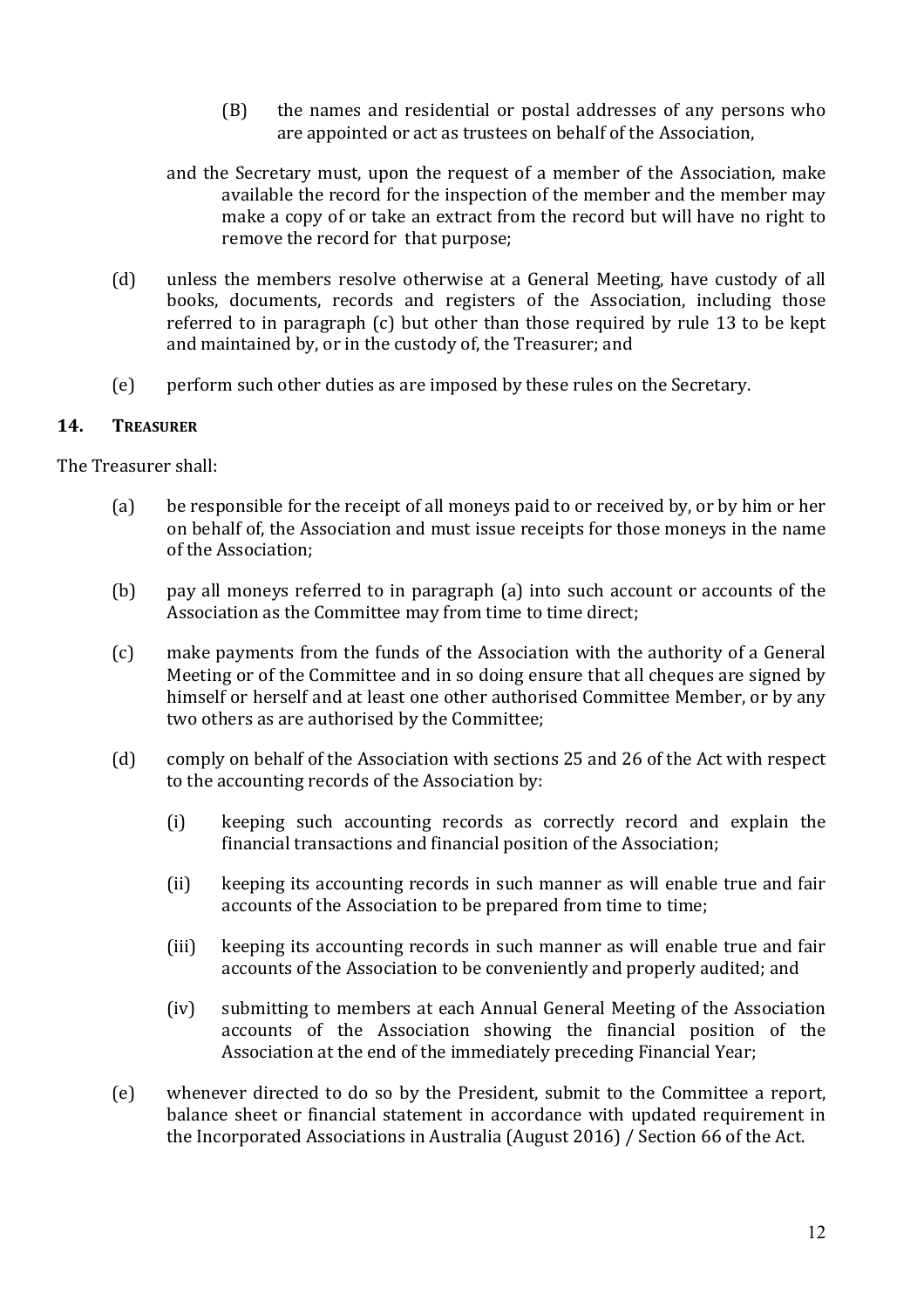- $(f)$  unless the members resolve otherwise at a General Meeting, have custody of all securities, books and documents of a financial nature and accounting records of the Association, including those referred to in paragraphs (d) and (e); and
- $(g)$  perform such other duties as are imposed by these rules on the Treasurer.
- 15. **OTHER POSITIONS OR ROLES IN THE COMMITTEE:** as appointed by the committee when needs arise.

#### **16. CASUAL VACANCIES IN MEMBERSHIP OF COMMITTEE**

- A casual vacancy occurs in the office of a Committee Member and that office becomes vacant if the Committee Member:
	- (a) dies;
	- (b) resigns by notice in writing delivered to the President or, if the Committee Member is the President, to a Vice-President and that resignation is accepted by resolution of the Committee:
	- (c) is convicted of an offence under the Act;
	- $(d)$  is permanently incapacitated by mental or physical ill-health;
	- (e) is absent from more than:
		- (i) 3 consecutive Committee Meetings; or
		- (ii) 3 Committee Meetings in the same Financial Year without tendering an apology to the person presiding at each of those Committee Meetings;
	- of which meetings the member received notice, and the Committee has resolved to declare the office vacant;
	- $(f)$  ceases to be a member of the Association; or
	- $(g)$  is the subject of a resolution passed by a General Meeting of members terminating his or her appointment as a Committee Member.

#### 17. **PROCEEDINGS OF COMMITTEE**

- 17.1 The Committee must meet together for the dispatch of business not less than two times in each year and the President, or at least half the members of the Committee, may at any time Convene a meeting of the Committee.
- 17.2 Each Committee Member has a deliberative vote.
- 17.3 A question arising at a Committee Meeting must be decided by a majority of votes, but, if there no majority, the person presiding at the Committee Meeting will have a casting vote in addition to his or her deliberative vote.
- 17.4 At a Committee Meeting three Committee Members constitute a quorum.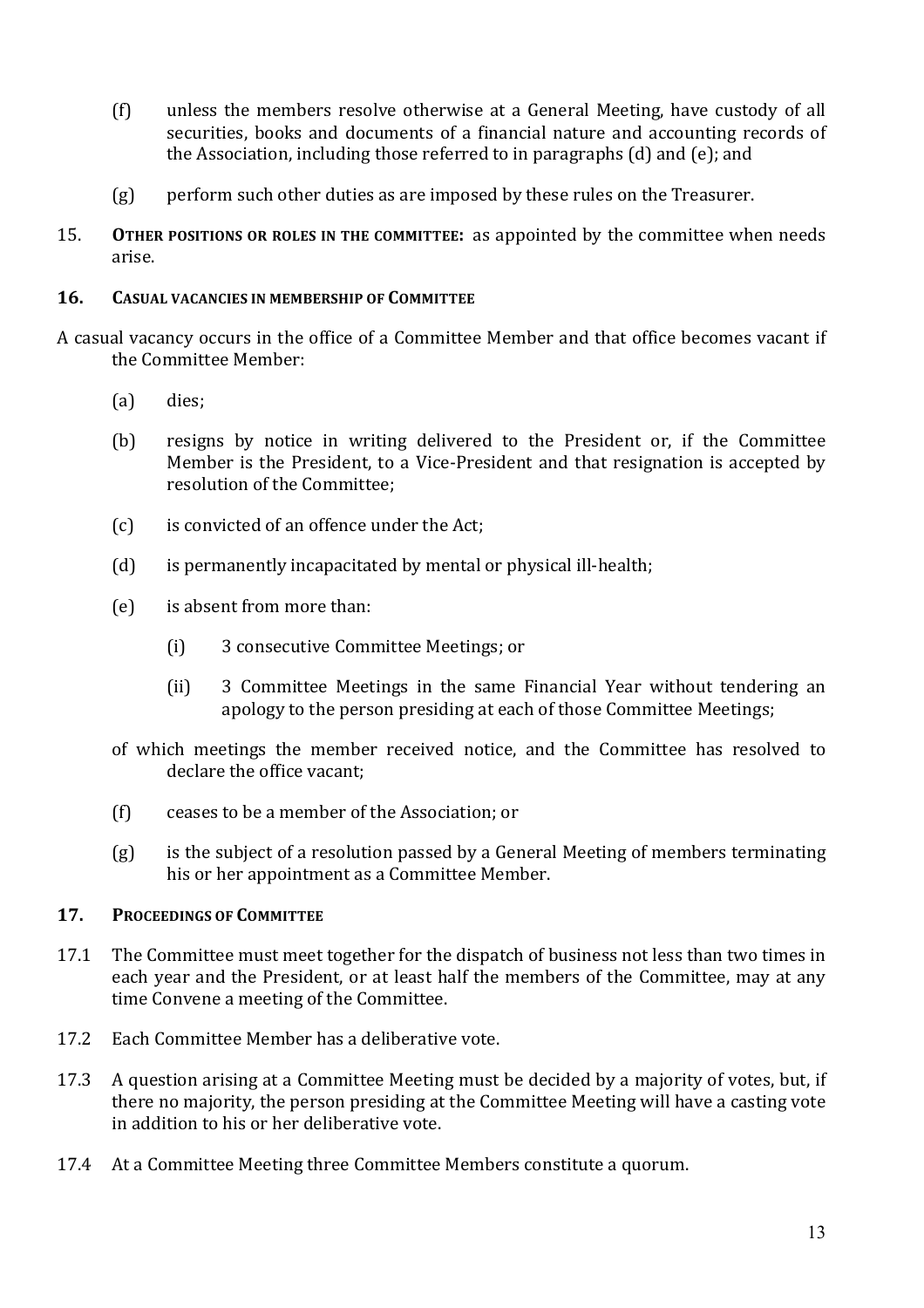- 17.5 Subject to these rules, the procedure and order of business to be followed at a Committee Meeting must be determined by the Committee Members present at the Committee Meeting.
- 17.6 As required under sections 21 and 22 of the Act, a Committee Member having any direct or indirect pecuniary interest in a contract, or proposed contract, made by, or in the contemplation of, the Committee (except if that pecuniary interest exists only by virtue of the fact that the member of the Committee is a member of a class of persons for whose benefit the Association is established), must:
	- (a) as soon as he or she becomes aware of that interest, disclose the nature and extent of his or her interest to the Committee; and
	- (b) not take part in any deliberations or decision of the Committee with respect to that contract.
- 17.7 Sub-rule 19.6(a) does not apply with respect to a pecuniary interest that exists only by virtue of the fact that the member of the Committee is an employee of the Association.
- 17.8 The Secretary must cause every disclosure made under sub-rule 19.6(a) by a member of the Committee to be recorded in the minutes of the meeting of the Committee at which it is made.
- 17.9 The Committee Members may pass a resolution without a Committee Meeting being held if all the Committee Members entitled to vote on the resolution sign a document containing a statement that they are in favour of the resolution set out in the document.

#### **18. GENERAL MEETINGS (ANNUAL, SPECIAL)**

- 18.1 The Committee:
	- (a) may at any time Convene a Special General Meeting as per Section 51 of the Act.
	- (b) must Convene Annual General Meetings within the time limits provided for the holding of such meetings by Section 50 of the Act 2015, that is, in every calendar year within 6 months after the end of the Association's Financial Year (which is before the end of December each year) or such longer period as may in a particular case be allowed by the Commissioner, except for the first Annual General Meeting which may be held at any time within 18 months after incorporation; and
	- (c) must, within 30 days of:
		- (i) receiving a request in writing to do so from not less than  $5\%$  of the Members, convenes a Special General Meeting for the purpose specified in that request; or
		- (ii) the Secretary receiving a notice, convenes a General Meeting to deal with the appeal to which that notice relates; and
	- (d) must, after receiving a notice convenes a General Meeting, no later than the next Annual General Meeting, at which the appeal referred to in the notice will be dealt with. Failing that, the applicant is entitled to address the Association at that next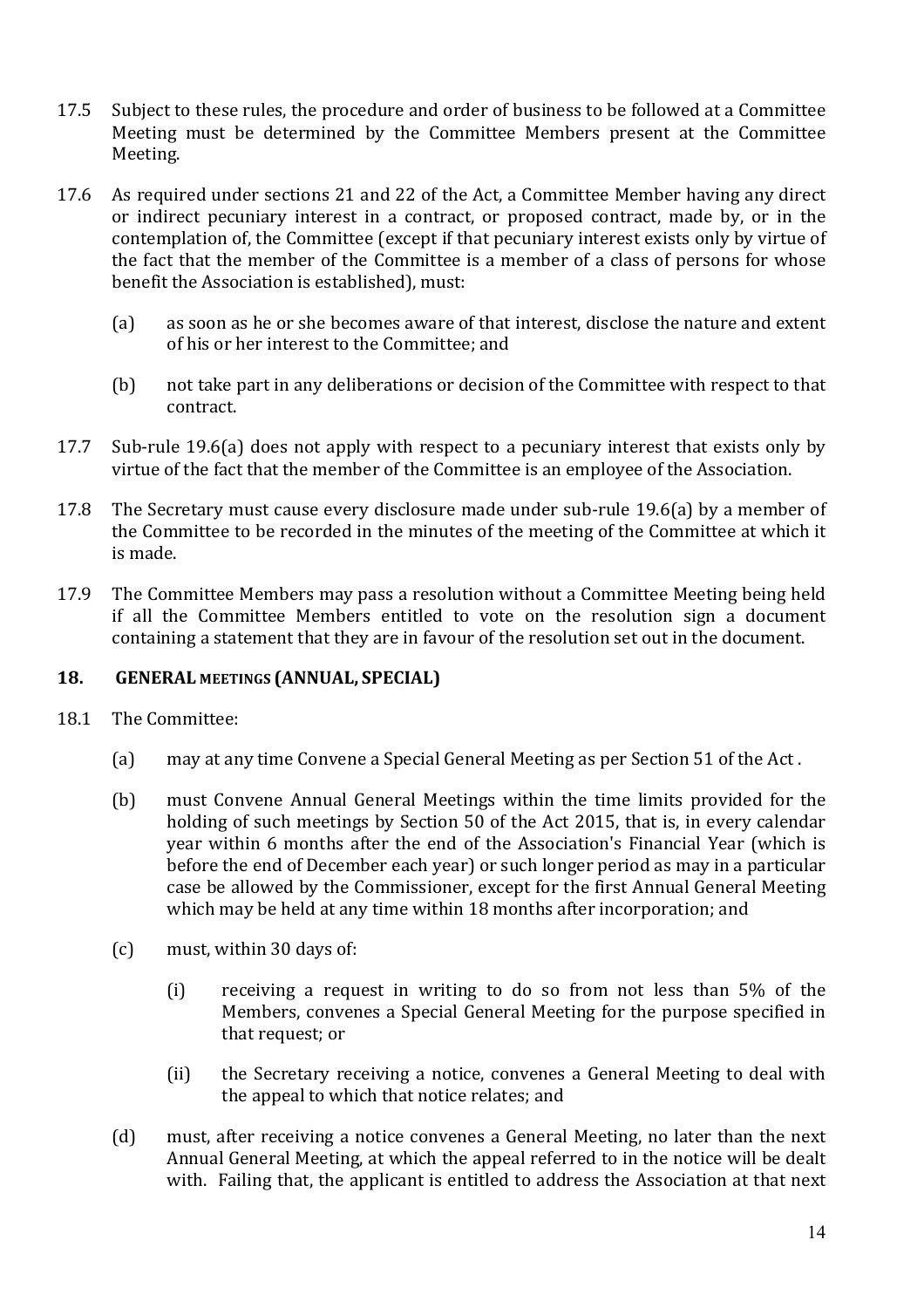Annual General Meeting in relation to the Committee's rejection of his or her application and the Association at that meeting must confirm or set aside the decision of the Committee.

- 18.2 The Members making a request referred to in sub-rule  $20.1(c)(i)$  must:
	- (a) state in that request the purpose for which the Special General Meeting concerned is required; and
	- (b) sign that request.
- 18.3 If a Special General Meeting is not convened within the relevant period of 30 days referred to:
	- (a) in sub-rule  $20.1(c)(i)$ , the Members who made the request concerned may themselves Convene a Special General Meeting as if they were the Committee; or
	- (b) in sub-rule  $20.1(c)$ (ii), the Member who gave the notice concerned may him or herself Convene a Special General Meeting as if he or she were the Committee.
- 18.4 When a Special General Meeting is convened under sub-rule (3) (a) or (b) the Association must pay the reasonable expenses of convening and holding the Special General Meeting.
- 18.5 Subject to sub-rule (7), the Secretary must give to all members not less than 14 days notice of a Special General Meeting and that notice must specify:
	- (a) when and where the General Meeting concerned is to be held; and
	- (b) particulars of the business to be transacted at the General Meeting concerned and of the order in which that business is to be transacted.
- 18.6 Subject to sub-rule (7), the Secretary must give to all members not less than 21 days notice of an Annual General Meeting and that notice must specify:
	- (a) when and where the Annual General Meeting is to be held;
	- (b) the particulars and order in which business is to be transacted, as follows:
		- (i) first, the consideration of the accounts and reports of the Committee;
		- (ii) second, the election of Committee Members to replace outgoing Committee Members; and
		- (iii) third, any other business requiring consideration by the Association at the General Meeting.
- 18.7 A Special Resolution may be moved either at a Special General Meeting or at an Annual General Meeting, however the Secretary must give to all members not less than 21 days notice of the meeting at which a Special Resolution is to be proposed. In addition to those matters specified in sub-rule 20.5 or 20.6, as relevant, the notice must also include the resolution to be proposed and the intention to propose the resolution as a Special Resolution.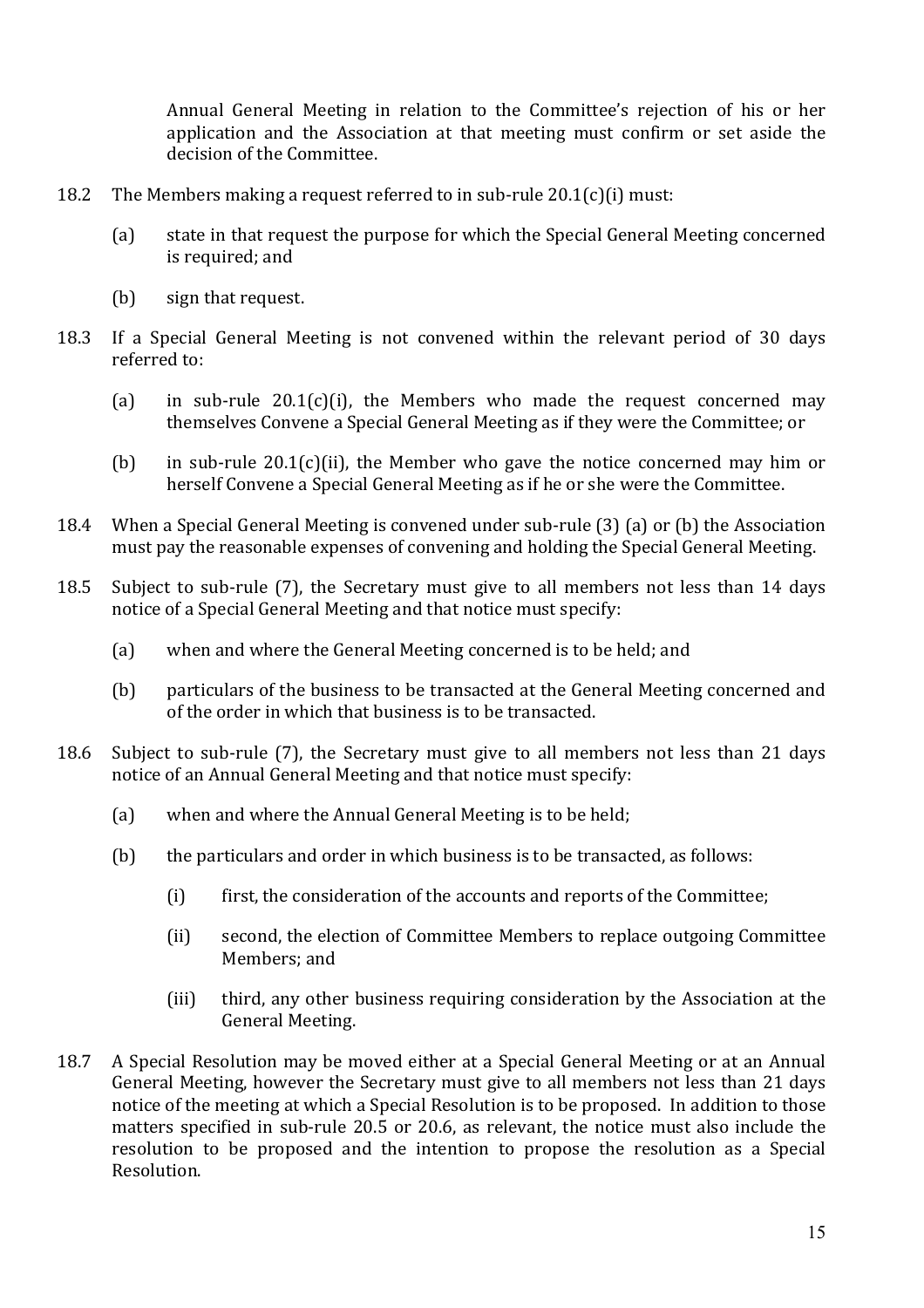- 18.8 The Secretary must give a notice under sub-rule 20.5, 20.6 or 20.7 by:
	- (a) serving it on a member personally; or
	- (b) sending it by post to a member at the address of the member appearing in the register of members kept and maintained under rule 6.
- 18.9 When a notice is sent by post under sub-rule  $20.8(b)$ , sending of the notice will be deemed to be properly effected if the notice is sufficiently addressed and posted to the member concerned by ordinary prepaid mail.

#### **19. QUORUM AND PROCEEDINGS AT GENERAL MEETINGS**

- 19.1 At a General Meeting two members present in person constitute a quorum.
- 19.2 If within 30 minutes after the time specified for the holding of a General Meeting in a notice given under rule 20.5 or 20.6:
	- (a) as a result of a request or notice referred to in rule  $20.1(c)$  or as a result of action taken under rule 20.3 a quorum is not present, the General Meeting lapses; or
	- (b) otherwise than as a result of a request, notice or action referred to in paragraph (a), the General Meeting stands adjourned to the same time on the same day in the following week and to the same venue.
- 19.3 If within 30 minutes of the time appointed by sub-rule  $21.2(b)$  for the resumption of an adjourned General Meeting a quorum is not present, the members who are present in person or by proxy may nevertheless proceed with the business of that General Meeting as if a quorum were present.
- 19.4 The Chairperson may, with the consent of a General Meeting at which a quorum is present, and must, if so directed by such a General Meeting, adjourn that General Meeting from time to time and from place to place.
- 19.5 There must not be transacted at an adjourned General Meeting any business other than business left unfinished or on the agenda at the time when the General Meeting was adjourned.
- 19.6 When a General Meeting is adjourned for a period of 30 days or more, the Secretary must give notice under rule 20 of the adjourned General Meeting as if that General Meeting were a fresh General Meeting.
- 19.7 At a General Meeting:
	- (a) an Ordinary Resolution put to the vote will be decided by a majority of votes cast on a show of hands, subject to sub-rule  $(9)$ ; and
	- (b) a Special Resolution put to the vote will be decided in accordance with section 24 of the Act, and, if a Poll is demanded, in accordance with sub-rules  $(9)$  and  $(11)$ .
- 19.8 A declaration by the Chairperson of a General Meeting that a resolution has been passed as an Ordinary Resolution at the meeting will be evidence of that fact unless, during the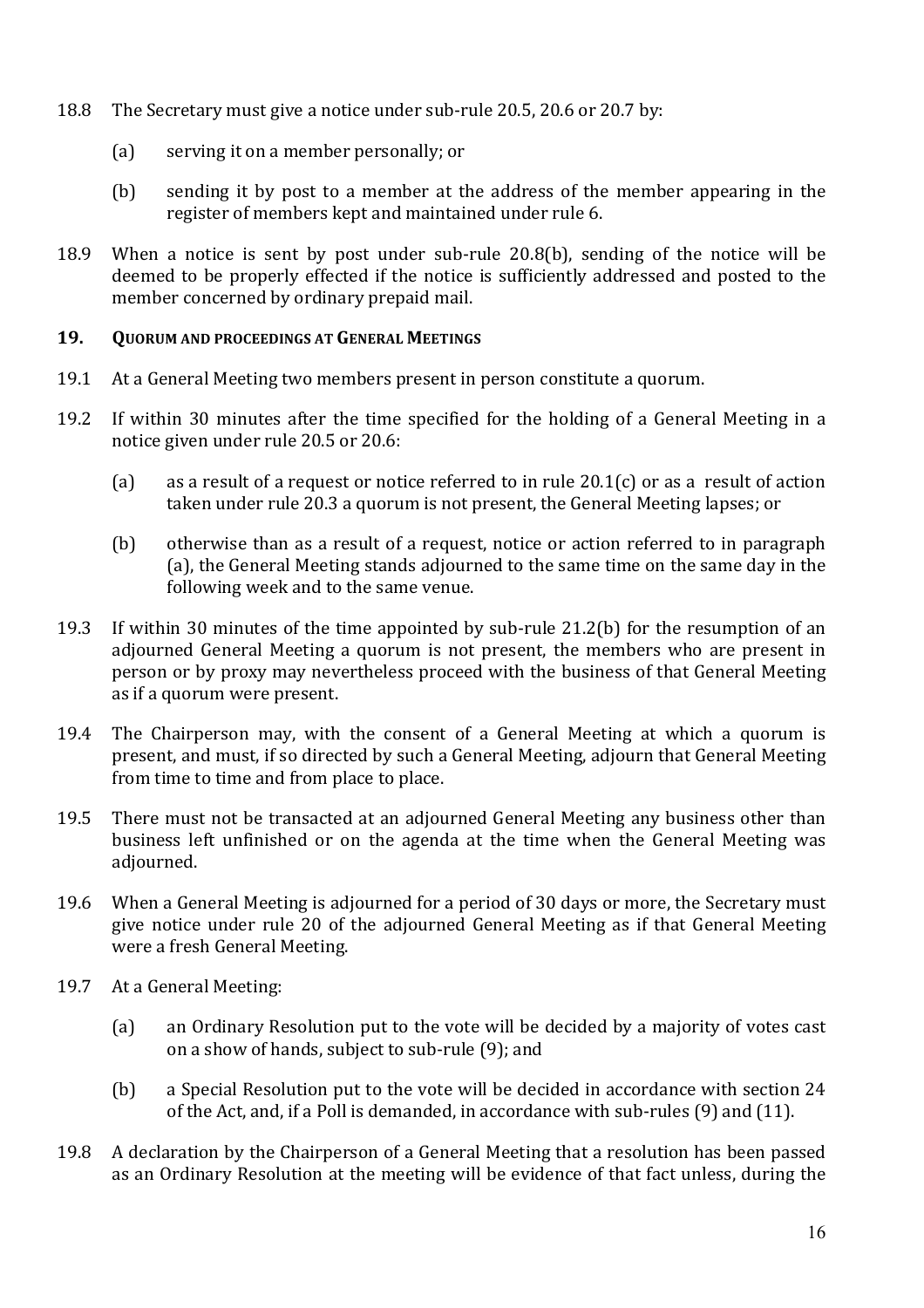General Meeting at which the resolution is submitted, a Poll is demanded in accordance with sub-rule (9).

- 19.9 At a General Meeting, a Poll may be demanded by the Chairperson or by three or more members present in person or by proxy and, if so demanded, must be taken in such manner as the Chairperson directs.
- 19.10 If a Poll is demanded and taken under sub-rule (9) in respect of an Ordinary Resolution, a declaration by the Chairperson of the result of the Poll is evidence of the matter so declared.
- 19.11 A Poll demanded under sub-rule (9) must be taken immediately on that demand being made.

#### **20. MINUTES OF MEETINGS OF ASSOCIATION**

- 20.1 The Secretary must cause proper minutes of all proceedings of all General Meetings and Committee Meetings to be taken and then to be entered within 30 days after the holding of each General Meeting or Committee Meeting, as the case requires, in a minute book kept for that purpose.
- 20.2 The Chairperson must ensure that the minutes taken of a General Meeting or Committee Meeting under sub-rule 22.1 are checked and signed as correct by the Chairperson of the General Meeting or Committee Meeting to which those minutes relate or by the Chairperson of the next succeeding General Meeting or Committee Meeting, as the case requires.
- 20.3 When minutes have been entered and signed as correct under this rule, they are, until the contrary is proved, evidence that-
	- (a) the General Meeting or Committee Meeting to which they relate (in this sub-rule called "the meeting") was duly convened and held;
	- (b) all proceedings recorded as having taken place at the meeting did in fact take place at the meeting; and
	- (c) all appointments or elections purporting to have been made at the meeting have been validly made.

#### 21. **VOTING RIGHTS OF MEMBERS OF ASSOCIATION**

Each member present in person or by proxy at a General Meeting is entitled to a deliberative vote.

- I. All official members of the VCA-WA who are 18 years old or over have the right to vote in the General Meeting for Election day.
- II. The election of the MC shall be done in the form of joint list, direct and by secret ballot.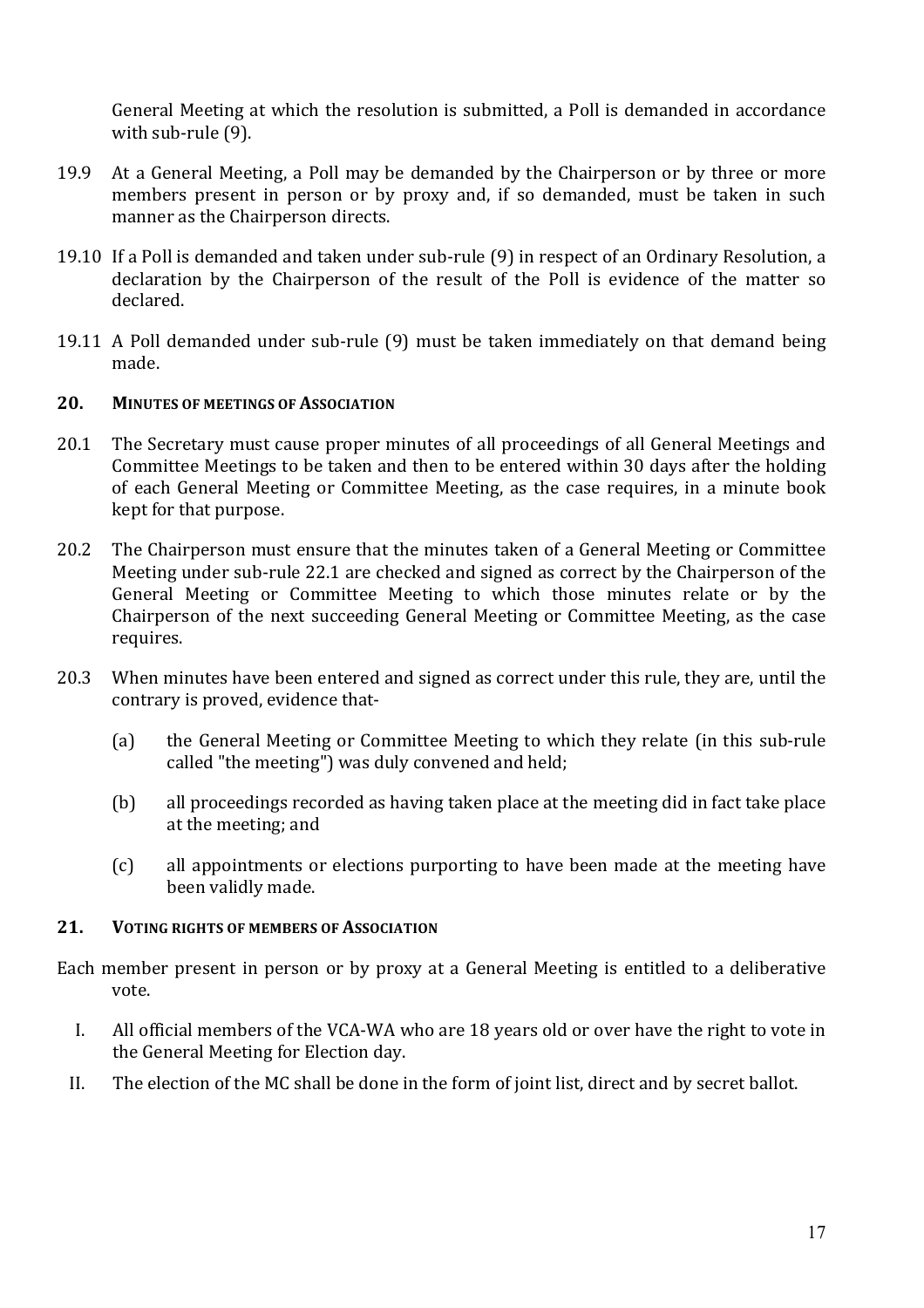# 22. **PROXIES OF MEMBERS OF ASSOCIATION**

A member (in this rule called "the appointing member") may appoint in writing another member who is a natural person to be the proxy of the appointing member and to attend, and vote on behalf of the appointing member at, any General Meeting.

# 25. ELECTION OF A NEW COMMUNITY MANAGEMENT COMMITTEE (CMC)

#### Electoral Commission (EC):

One month prior to the election of a new CMC, an Electoral Commission (EC) must be formed whose members are chosen from major Associations and Bodies abiding to this Vietnamese Community Constitution. The Commission shall consist of one Chief, one Chief Assistant, one Secretary and other officials The role of this EC is to organise and manage the CMC Election process, receive applications and prepare the applications for the Supervising Board to assess. Members of the EC shall not be allowed to stand for any positions of the Community Management Committee candidacy **and must resign from the EC** if family member, either **related by bloodline or marriage, is a candidate.** The EC is fully independent from the incumbent CMC.

# **Supervising Board:**

A Supervising Board (SB) is a Community Body of Conscience that includes the heads or representatives of all recognised associations. The SB's main duty is to supervise the **incumbent Community Management Committee, and has power to disqualify and remove** a CMC from office if the CMC is going against the Constitution or is causing damage to the **Community reputation or standing.** 

The SB's other duty is to assess and declare the Candidates eligibility against the criteria of The Constitution, This SB is fully independent from the incumbent CMC. Members of this Board must declare Impartiality and No Conflict of Interests if relatives or members of their Organisations are in the CMC candidacy.

# Standing for Election:

All official members of the VCA-WA who are 18 years of age or over, who have been living in Western Australia and positively participating in our community activities at least in the **two preceding years of this election** are entitled to stand for election in a CMC election, **including the incumbent CMC members**, except persons who were sentenced on a criminal offence as forbidden in sections of the Association Act 1987 Western Australia, or persons who have history of links with the communist Vietnam government of all levels in politics, business, education and cultural exchange.

#### 25.1: Election Date

I. The Election Day of the Community Management Committee shall be held during the *General Election*, which is no later than the **last Sunday of October** of the ending year of the Term 

# 25.2: Term

The Term of the Community Management Committee shall be two (2) years being from the time elected until **31 December of the final year, or on the day of the election result approval whatever comes first.**

#### 25.3: The Supervising Board and Announcement Process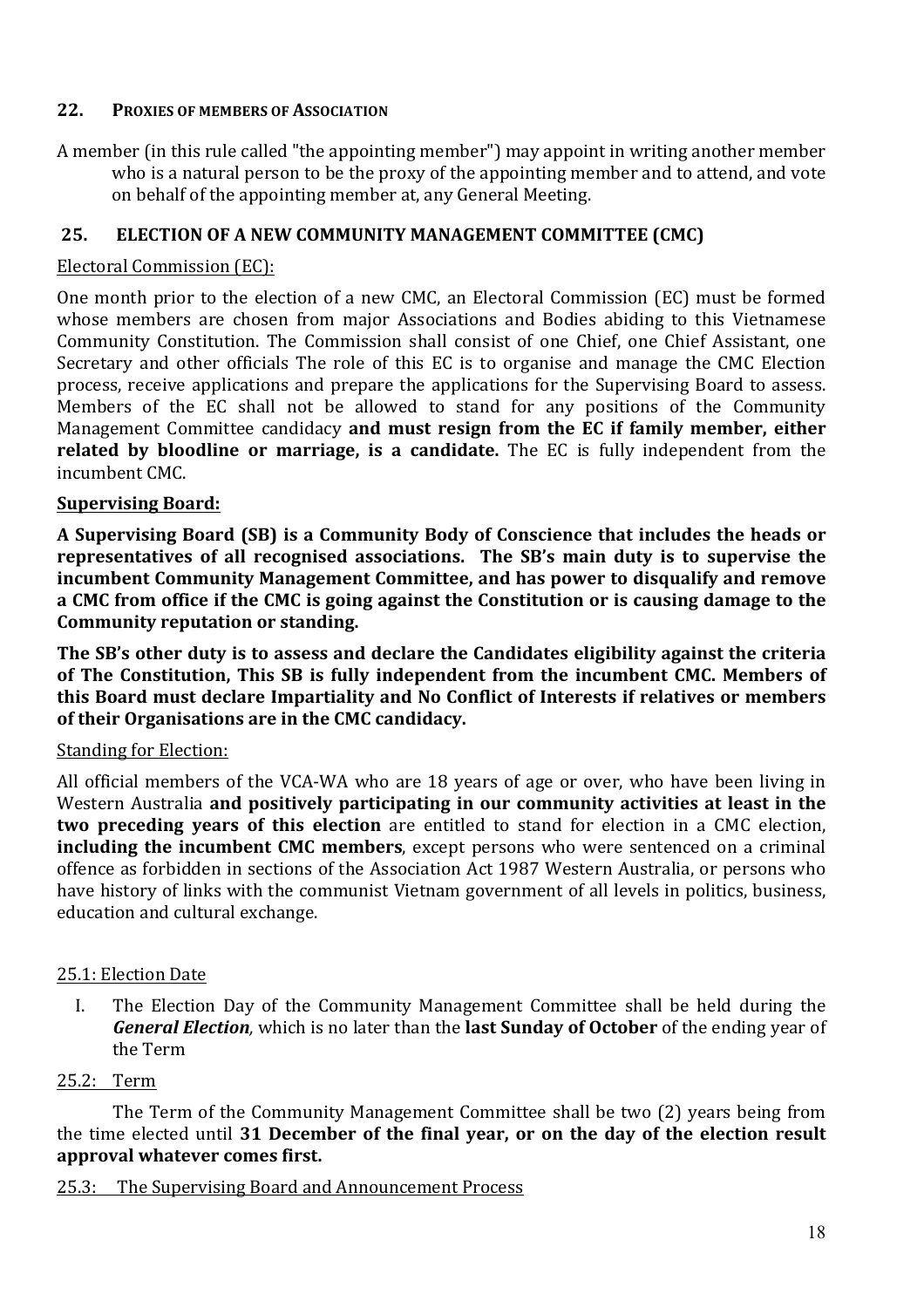- I. The Electoral Commission is formed in an open meeting of the Community (the meeting is to be held no later than the **first week of August** in the final year of the Term of the existing Community Management Committee). The role of the EC is to receive, process and present the applications to the Supervising Board consisting of all heads of Recognised Associations (RA) for evaluation and assessment. Members of the Electoral Commission shall not be allowed to stand for any positions of the Community Management Committee candidacy and must resign from the EC if family member or relative is a candidate.
- II. The list of candidates, procedure for voting and running for election shall be noticed by the Commission on VCA-WA public media at least two (2) weeks before the Election Day.
- 25.4 Procedure for Standing for Election

The standing for election into the Community Management Committee is defined as following:

- a) Applications for election of the Community Management Committee shall be done in the form of a team where roles are required to specify. **Any missing information on** applications will lead to automatic disqualification. Template can be found in **appendix 1.**
- b) A team should have at least six members with positions such as: President, Internal Affairs Vice President, External Affairs Vice President, Vice President for Planning, General Secretary and Treasurer
- c) All candidates must supply truthful Curriculum Vitae
- **d)** Application forms must be forwarded to the Electoral Commission **before 4PM** of the **closing date** as specified. Only hard copies of applications are accepted.

# 25.5 Where there shall be **3 or more** applications

- I. The team, which achieved more than 50% of the votes, shall be pronounced elected.
- II. In case no team achieving more than  $50\%$  of the votes, the two (2) teams with the highest votes shall proceed to a second round of voting.
- III. In a second round of voting, the team received higher than  $50\%$  of all votes (valid+ blank) shall be pronounced elected.
- IV. In case no team achieved as by the clause 25.6 (III) the incumbent CMC is deemed to remain for another term.
- 25.6 Where there shall be 2 applications The team, which achieved more than 50% of all votes  $\alpha$  (valid + blank), shall be pronounced elected.

In case no team achieved this, the incumbent CMC will be automatically retained for another term.

#### 25.7 Where There Shall Be Only 1 Application

- I. The voting ballot shall become a vote of confidence
- II. In case the number of votes of confidence is less than the number of votes of no confidence, the incumbent CMC shall automatically be retained for another term.
- III. In case the retained CMC wants to resign, it's a responsibility of this CMC to summon an Extraordinary General Meeting to solve the issue.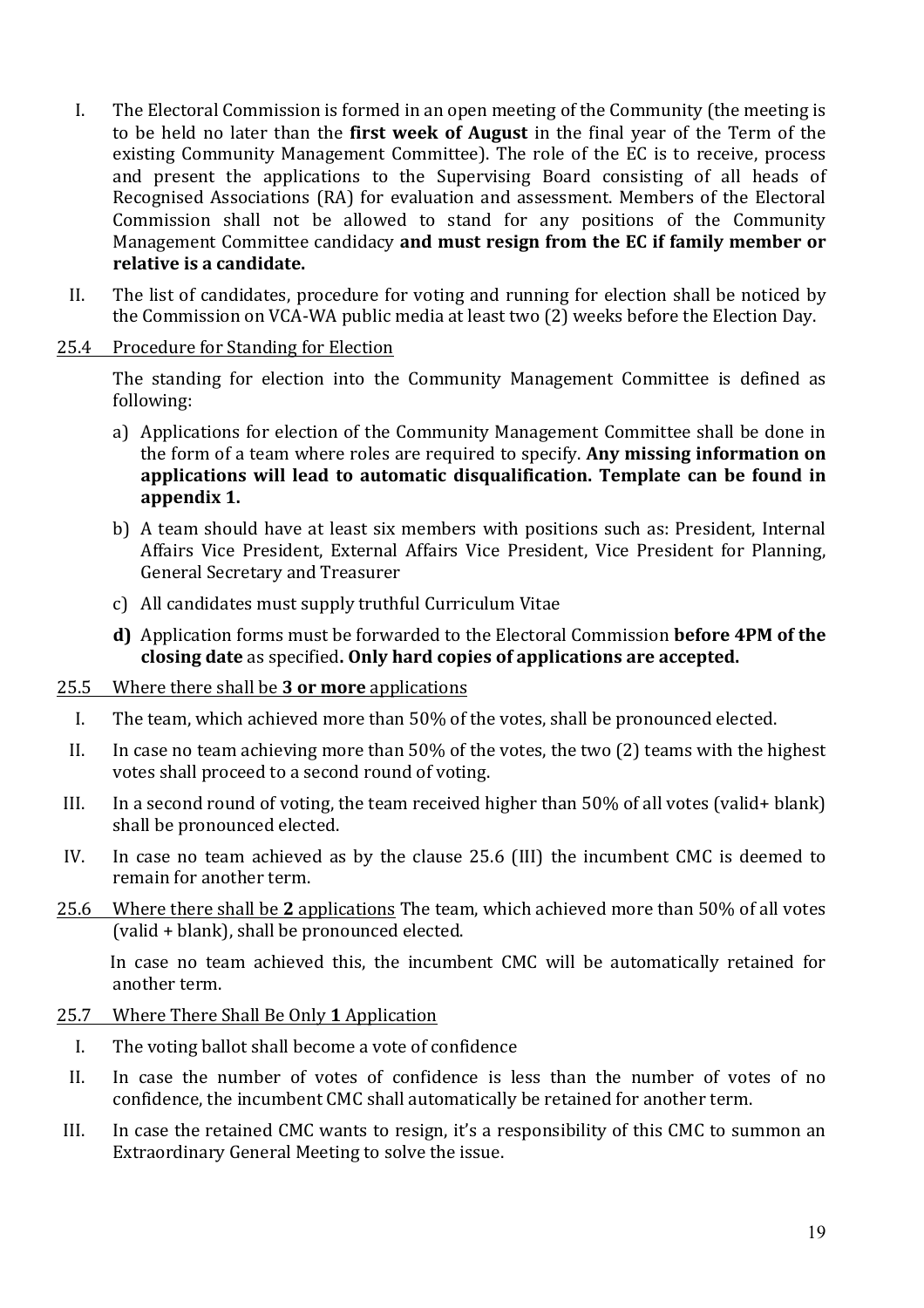- IV. During the Extraordinary General Meeting, Organizations and Associations who keep a regular and positive connection with the Community shall nominate at least one member from each Organization and Association to form a CMC. There is no limit to the number of members being nominated. This CMC shall remain for a term unless decided otherwise by the extra-ordinary meeting.
- V. 25.8: Transferring procedure

The transferring procedure between the existing Committee and a newly elected One shall be carried out as following:

- I. The transferring of power must be carried out immediately when the new CMC is announced elected by the Electoral Commission
- II. The transferring of administrative works, monies, accounts, assets, and Community's bank accounts must be carried out within two (2) weeks after the Election Day result approval.

# **26. RULES OF ASSOCIATION**

- 26.1 The Association may alter or rescind these rules, or make rules additional to these rules, in accordance with the procedure set out in sections 17, 18 and 19 of the Act, which is as follows-
	- (a) Subject to sub-rule 24.1(d) and 24.1(e), the Association may alter its rules by Special Resolution but not otherwise;
	- (b) Within one month of the passing of a Special Resolution altering its rules, or such further time as the Commissioner may in a particular case allow (on written application by the Association), the Association must lodge with the Commissioner notice of the Special Resolution setting out particulars of the alteration together with a certificate given by a member of the Committee certifying that the resolution was duly passed as a Special Resolution and that the rules of the Association as so altered conform to the requirements of this Act;
	- (c) An alteration of the rules of the Association does not take effect until sub-rule  $24(b)$  is complied with;
	- (d) An alteration of the rules of the Association having effect to change the name of the association does not take effect until sub-rules  $24(a)$  to  $24(c)$  are complied with and the approval of the Commissioner is given to the change of name; and
	- (e) An alteration of the rules of the Association having effect to alter the objects or purposes of the association does not take effect until sub-rules  $24(a)$  to  $24(c)$  are complied with and the approval of the Commissioner is given to the alteration of the objects or purposes.
- 26.2 These rules bind every member and the Association to the same extent as if every member and the Association had signed and sealed these rules and agreed to be bound by all their provisions.

#### **27. COMMON SEAL OF ASSOCIATION**

27.1 The Association may have a common seal on which its corporate name appears in legible characters.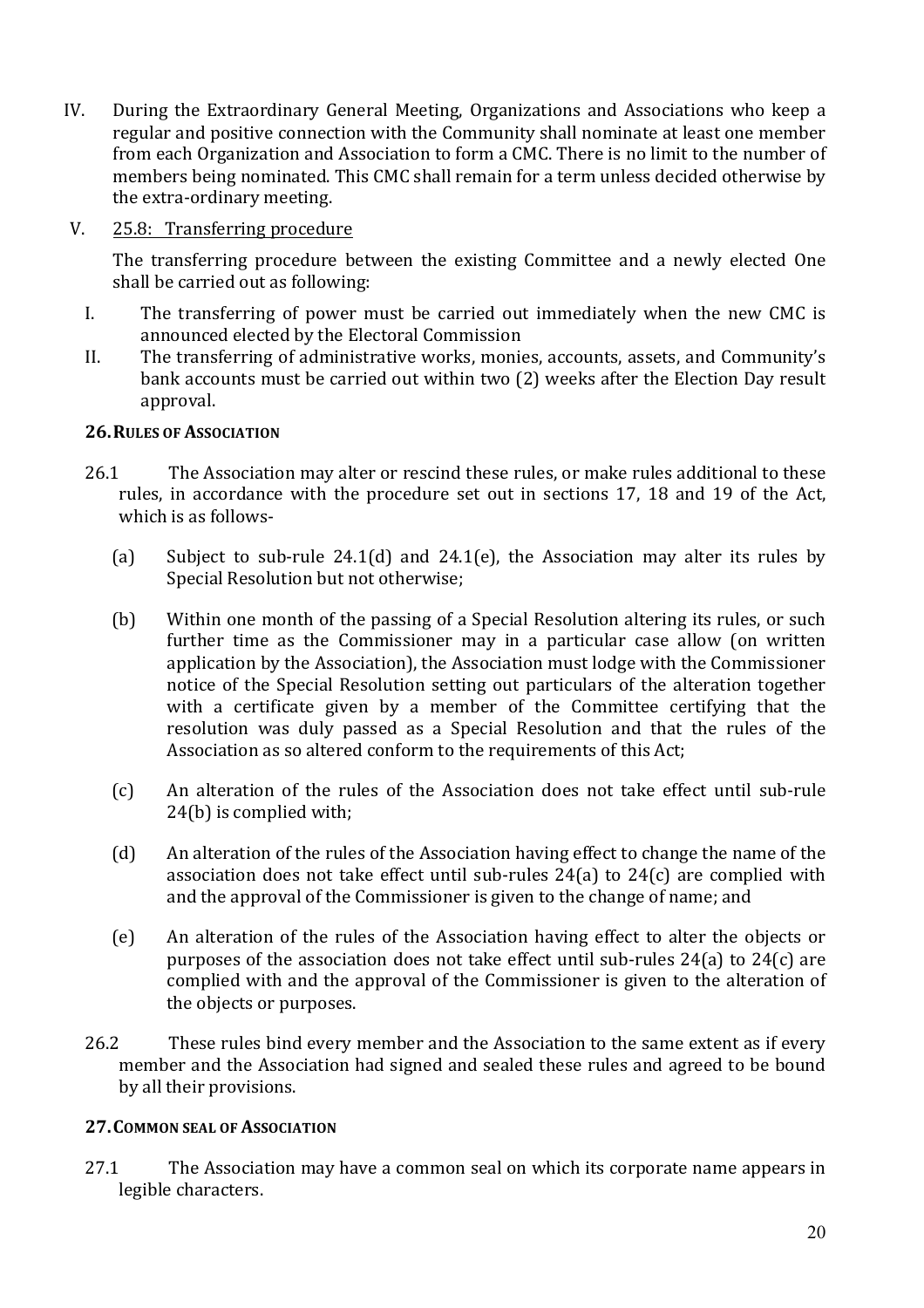- 27.2 The common seal of the Association must not be used without the express authority of the Committee and every use of that common seal must be recorded in the minute book referred to in rule 22.
- 27.3 The affixing of the common seal of the Association must be witnessed by any two of the President, the Secretary and the Treasurer.
- 27.4 The common seal of the Association must be kept in the custody of the Secretary or of such other person as the Committee from time to time decides.

#### 28. DISPUTES AND MEDIATION

- 28.1 The grievance procedure set out in this rule applies to disputes under these rules between:
- 28.1.1.1 a member and another member;
- 28.1.1.2 a member and the Association; or
- $28.1.1.3$  if the Association provides services to non-members, those non-members who receive services from the Association, and the Association.
- 28.2 The parties to the dispute must meet and discuss the matter in dispute, and, if possible, resolve the dispute within 14 days after the dispute comes to the attention of all of the parties.
- 28.3 If the parties are unable to resolve the dispute at the meeting, or if a party fails to attend that meeting, then the parties must, within 10 days, hold a meeting in the presence of a mediator.
- $28.4$  The mediator must be:
- $28.4.1.1$  a person chosen by agreement between the parties; or
- 28.4.1.2 in the absence of agreement:
- $28.4.1.2.1$  in the case of a dispute between a member and another member, a person appointed by the Committee of the Association;
- 28.4.1.2.2 in the case of a dispute between a member or relevant non-member (as defined by sub-rule 28.1.1.3) and the Association, a person who is a mediator appointed to, or employed with, a not for profit organisation.
- 28.5 A member of the Association can be a mediator.
- 28.6 The mediator cannot be a member who is a party to the dispute.
- 28.7 The parties to the dispute must, in good faith, attempt to settle the dispute by mediation.
- 28.8 The mediator, in conducting the mediation, must:
- $28.8.1.1$  give the parties to the mediation process every opportunity to be heard;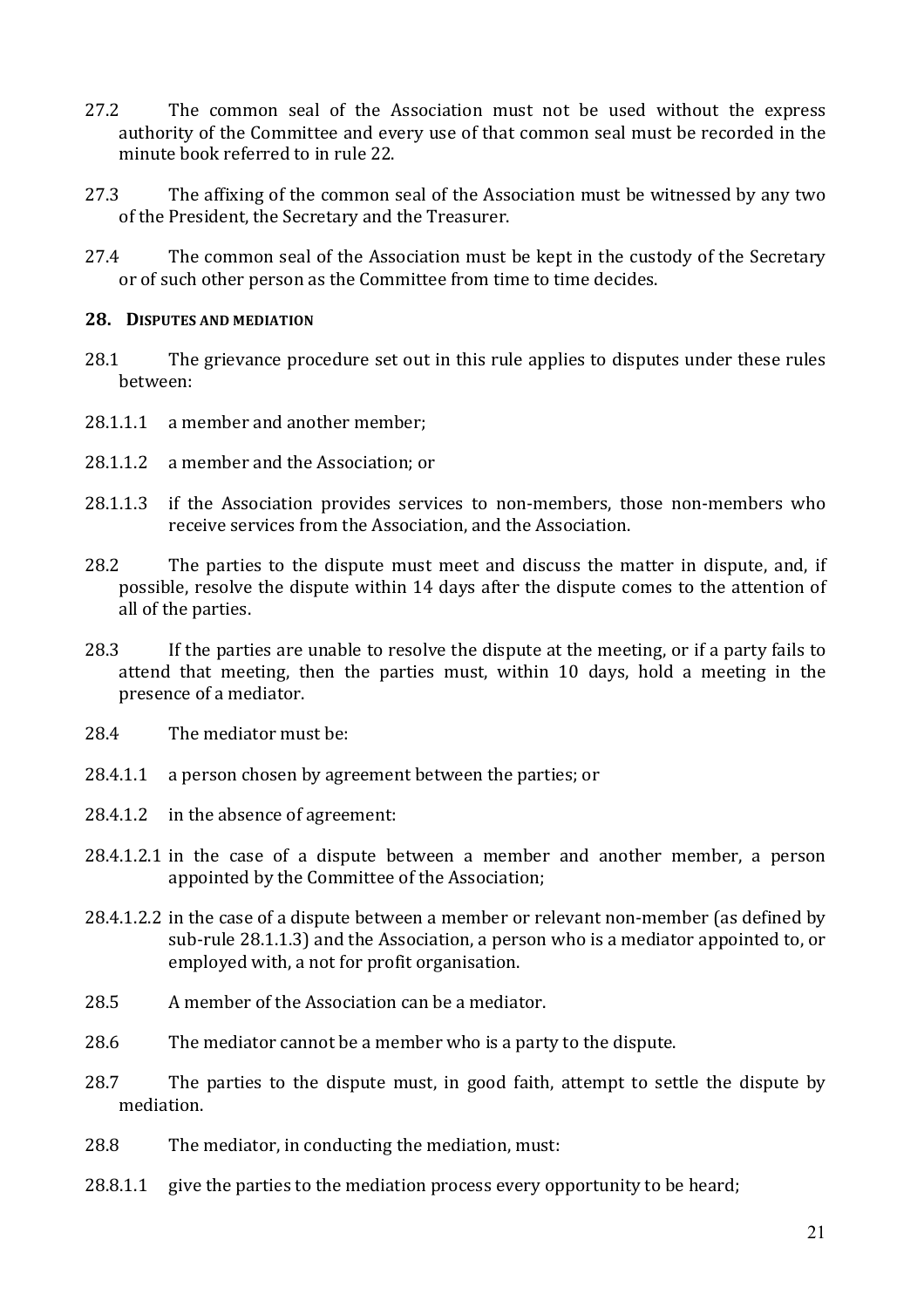- 28.8.1.2 allow due consideration by all parties of any written statement submitted by any party; and
- 28.8.1.3 ensure that natural justice is accorded to the parties to the dispute throughout the mediation process.
- 28.9 The mediator must not determine the dispute.
- 28.10 The mediation must be confidential and without prejudice.
- 28.11 If the mediation process does not result in the dispute being resolved, the parties may seek to resolve the dispute in accordance with the Act or otherwise at law.

#### **29. THE ASSOCIATION CENTRE**

- 29.1 The Vice President for Internal Affairs shall assume the position of Director of the Association centre (**Centre**).
- 29.2 It shall be responsibility of the Director to manage the operation of the Centre in accordance to the Centre's regulations
- 29.3 It shall be responsibility of the Director to keep the key of the Centre. Anyone who wants to use the Centre, out of working hours, for any reason, must contact the Director first for arrangement prior to using it.
- **30. THE ASSOCIATION'S VIETNAMESE SCHOOL**
- **30.1** The Association's Vietnamese Community School of W.A. is an autonomous body whose duty is to teach Vietnamese language and its cultural values within the context of The Constitution. The Community Management Committee has official duty to support in any school funding applications by request of the School Board, and has power to interfere with the school operating infrastructure only if there is **political disarray, or in response to allegations of financial, moral or administration misconduct .**

30.2 The Community Management Committee is recommended not to directly support any other Vietnamese schools to maintain impartiality and neutrality.

# **31.RADIO STATION**

31.1 The Vietnamese Program of radio station 6EBI-FM (**Radio Station**) is one of the official communication channels of the Association. The Radio Station Team is set up by the Association and is operated by the Association. Therefore, the Radio Station Team must not to be controlled by any individual or other organisation. All information related to the activities of the CMC is deemed legally sufficient once broadcasted. Other public organisations can request for their activities to be aired free of charge provided that their activities and paths are non-personal and do not contradict with the Vietnamese Community's Constitution, Vietnamese public interest or harmony.

# **31.2 Any Vice President can be the Convenor of the Radio Station but the Vice President for Internal Affairs is preferred.**

31.3 The Convenor of the Radio Station: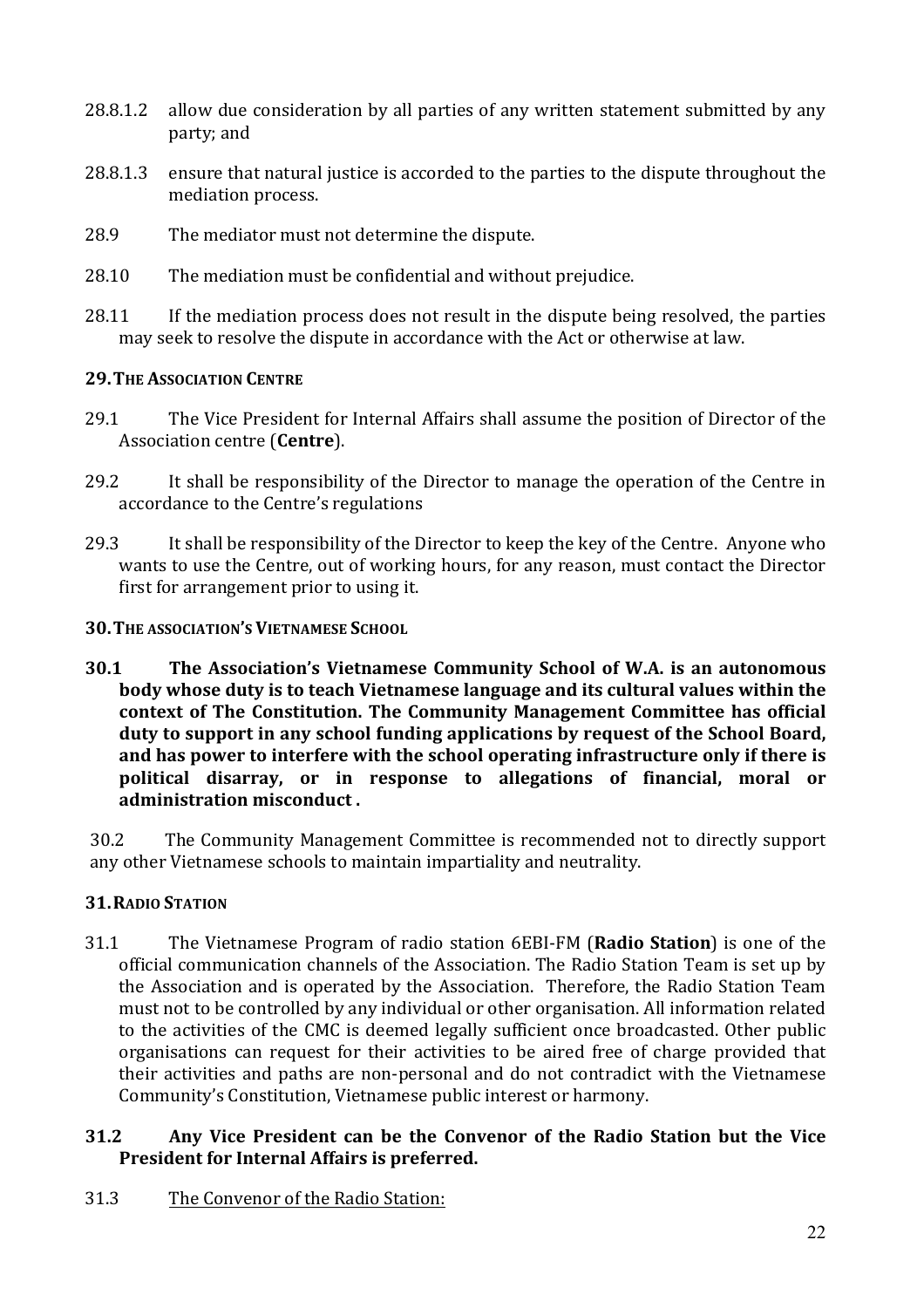- 31.3.1.1 Shall be responsible for its operation and implementation of regulations made by the Committee: and
- 31.3.1.2 Shall be authorised to raise funds for the Radio Station. The fund raised must be transparent on public media.
- 31.4 The Convenor of the Radio Station shall nominate a person to be the Chief of the Radio Station.
- 31.5 The Chief of the Radio Station shall:
- 31.5.1.1 report to the Convenor and carry out the regulations made by the Committee;
- 31.5.1.2 not allowed to organise fund-raising functions and not have any responsibility for fund raising;
- 31.5.1.3 be authorised to invite assistants to operate the Radio Station;
- 31.5.1.4 be responsible for the development of broadcasted programs;
- 31.5.1.5 seek the approval of the Convenor in respect of any proposed interview relating to politics (domestic and international); and
- 31.5.1.6 But in case of resignation, must notify the Convenor four weeks in advance. In case of urgency the time of notice may be reduced to one week.

#### **32. DISTRIBUTION OF SURPLUS PROPERTY ON WINDING UP OF ASSOCIATION**

If upon the winding up or dissolution of the Association there remains after satisfaction of all its debts and liabilities any property whatsoever, the same must not be paid to or distributed among the members, or former members. The surplus property must be given or transferred to another association incorporated under the Act which has similar objects and which is not carried out for the purposes of profit or gain to its individual members, and which association shall be determined by resolution of the members.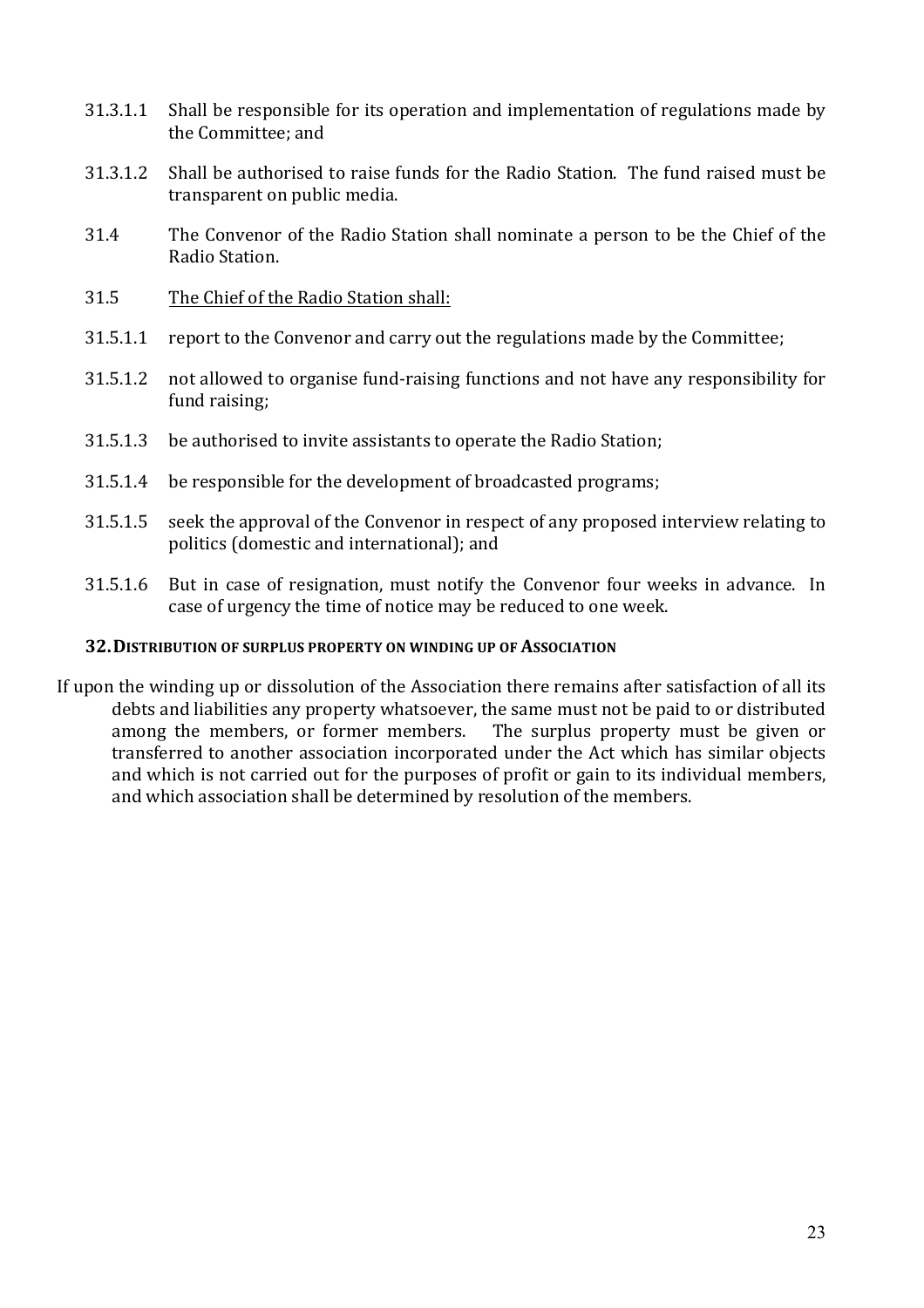# **APPLICATION FOR MEMBERSHIP OF AN INCORPORATED ASSOCIATION**

# VIETNAMESE COMMUNITY IN AUSTRALIA / WESTERN AUSTRALIA CHAPTER INCORPORATED

| (Insert APPLICANT'S name)                                                                                                                 |                         |  |  |  |  |
|-------------------------------------------------------------------------------------------------------------------------------------------|-------------------------|--|--|--|--|
|                                                                                                                                           |                         |  |  |  |  |
| оf                                                                                                                                        |                         |  |  |  |  |
| APPLICANT'S residential<br><i>(insert)</i><br>required under section 27 of the Associations Incorporation Act (1987))                     | address<br>postal<br>or |  |  |  |  |
|                                                                                                                                           |                         |  |  |  |  |
| *Email:_________________________________*Telephone/Mobile:_______________________                                                         |                         |  |  |  |  |
| apply to become a member of the above Association. If my application is accepted, I agree to<br>be bound by the rules of the Association. |                         |  |  |  |  |
|                                                                                                                                           |                         |  |  |  |  |
|                                                                                                                                           |                         |  |  |  |  |

Rule 5(2) "A person who wishes to become a member must be proposed by one **member** and seconded by another **member**."

| PROPOSED: | <b>SECONDED:</b> |
|-----------|------------------|
|           |                  |
|           |                  |
|           |                  |
|           |                  |
|           |                  |
|           |                  |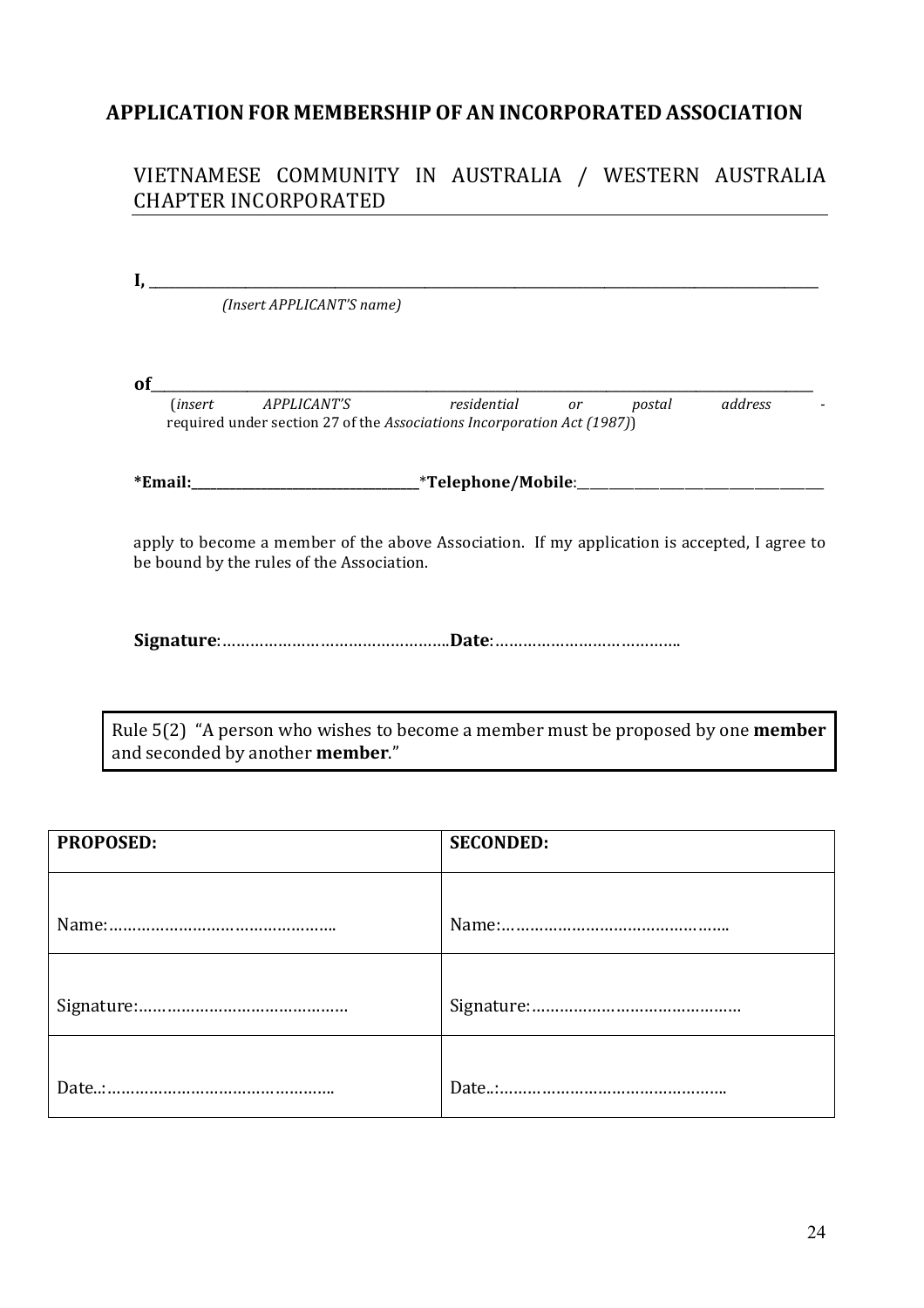#### INFORMATION for APPLICANTS

- If your application is accepted, your name and address, as provided above, **must** be recorded in a register of members and be made available to other members, upon certifiable and genuine request, under Section 58 of the *Associations Incorporation Act 2015*.
- If the obligations under the *Associations Incorporation Act 2015* are not complied with the Association can be wound up.
- You can contact the Association at the Community office address or its nominated postal address.
- You can access or correct personal information (your name and address) by contacting the Association as indicated above.
- If your application is accepted you are entitled to inspect and make a copy of the rules (constitution) of the association under section 58 of the *Associations Incorporation Act 2015*.

#### OTHER INFORMATION

**If your application for membership is rejected by the Committee:** You may give notice of your intention to appeal within 14 days of being advised of the rejection (rule 9). The Association in a General Meeting, no later than the next Annual General Meeting, must confirm or set aside the decision of the Committee rejecting your application, after giving you a reasonable opportunity to be heard or to make written representations to the General Meeting (rule 20.1  $c$  (i)).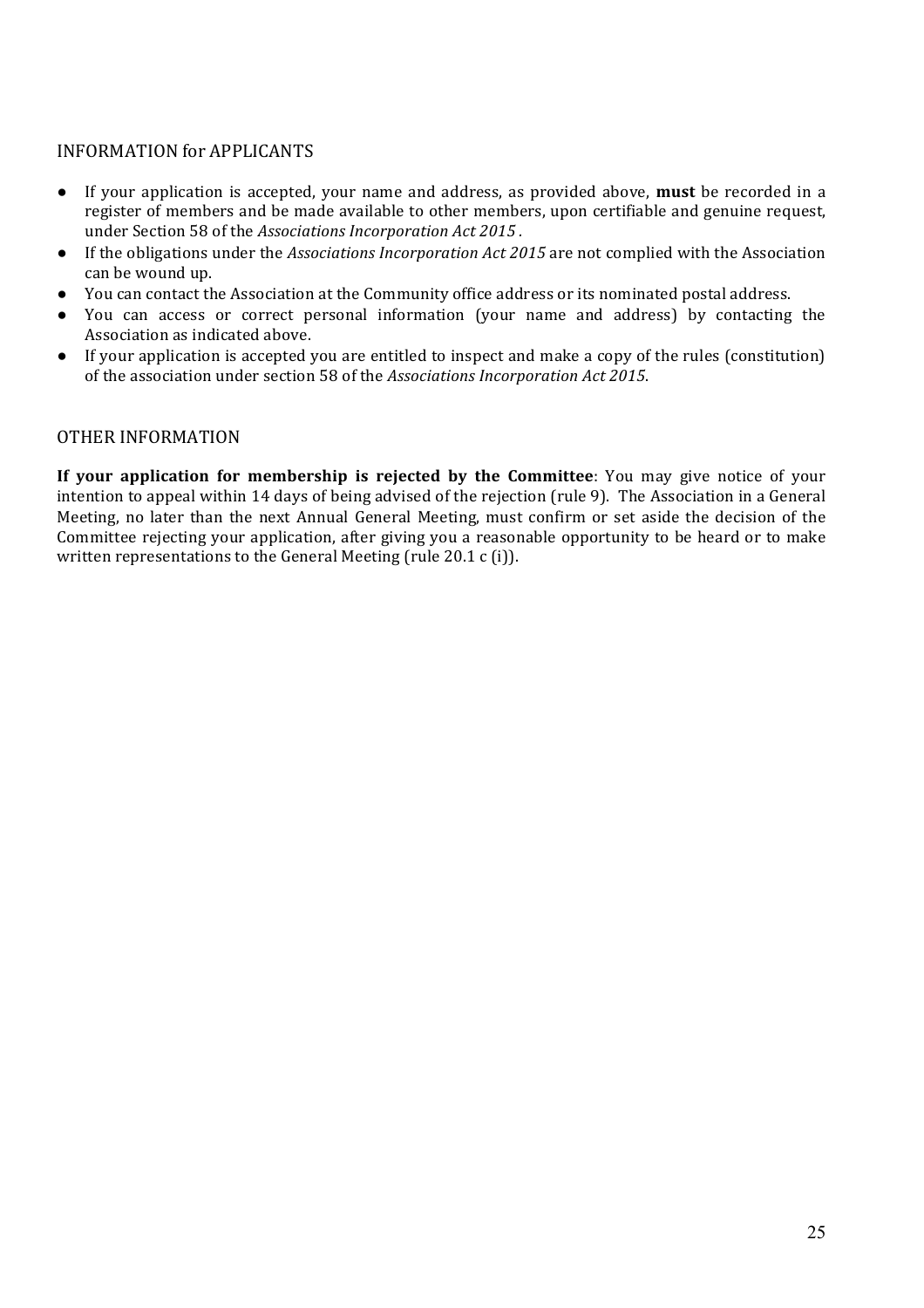# **APPOINTMENT OF PROXY**

|                | I,                                                                |                       |                                                                                     |        |  |  |
|----------------|-------------------------------------------------------------------|-----------------------|-------------------------------------------------------------------------------------|--------|--|--|
|                | (Insert MEMBER'S name)                                            |                       |                                                                                     |        |  |  |
|                |                                                                   |                       |                                                                                     |        |  |  |
|                | (Insert MEMBER'S address)                                         |                       |                                                                                     |        |  |  |
|                | Incorporated.                                                     |                       | being a member of the Vietnamese Community in Australia / Western Australia Chapter |        |  |  |
| <b>APPOINT</b> |                                                                   |                       |                                                                                     |        |  |  |
|                | who also is a member of the Association, as my proxy.             | (Insert PROXY'S name) |                                                                                     |        |  |  |
|                |                                                                   |                       | My proxy is authorised to vote on my behalf: (Tick only ONE of the following)       |        |  |  |
|                |                                                                   |                       | at the General Meeting/s (and any adjournments of the meeting/s) on:                |        |  |  |
|                | (Insert relevant date/s)                                          |                       |                                                                                     |        |  |  |
|                | <b>OR</b>                                                         |                       |                                                                                     |        |  |  |
|                | in relation to the following resolutions and/or nominations       |                       |                                                                                     |        |  |  |
| In favour:     |                                                                   |                       | Against:                                                                            |        |  |  |
|                |                                                                   |                       |                                                                                     |        |  |  |
|                |                                                                   |                       |                                                                                     |        |  |  |
|                | (Insert resolution Nos. brief description or<br>nominees' name/s) |                       | (Insert resolution Nos. brief description or nominees'<br>name/s)                   |        |  |  |
|                | Signature:                                                        | Date:                 |                                                                                     |        |  |  |
|                | $[$ of                                                            | Member                | appointing                                                                          | Proxy) |  |  |
|                |                                                                   |                       |                                                                                     |        |  |  |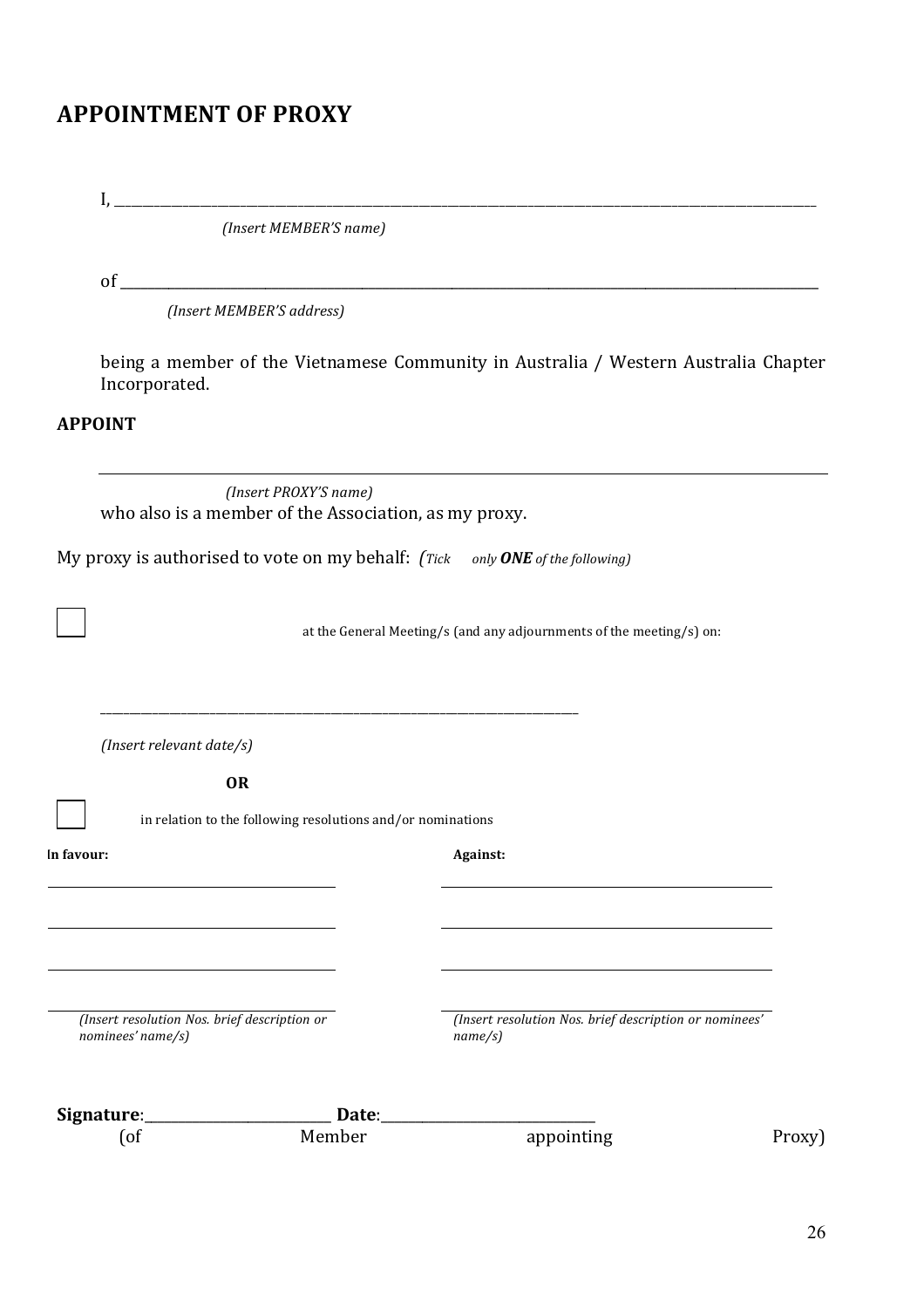# **NOTICE OF GENERAL MEETING TO ALTER THE RULES (CONSTITUTION)**

VIETNAMESE COMMUNITY IN AUSTRALIA / WESTERN AUSTRALIA CHAPTER INCORPORATED

is convening a General Meeting at which the following resolution/s will be proposed as Special Resolutions to alter the rules of the association.

The meeting will be held at  $\_\_\_\_\_\$ n.m. on $\_\_\_\_\_\_\_\_\_\_\$ the  $\_\_\_\_\_\_\_\_200\_\_\_\_\_\_200$ 

The meeting will take place at \_\_\_\_\_\_\_\_\_\_\_\_\_\_\_\_\_\_\_\_\_\_\_\_\_\_\_\_\_\_\_\_\_\_\_\_\_\_\_\_\_\_\_\_\_\_\_\_\_

\_\_\_\_\_\_\_\_\_\_\_\_\_\_\_\_\_\_\_\_\_\_\_\_\_\_\_\_\_\_\_\_\_\_\_\_\_\_\_\_\_\_\_\_\_\_\_\_\_\_\_\_\_\_\_\_\_\_\_\_\_\_\_\_\_\_\_\_\_\_\_\_\_\_

#### **SPECIAL RESOLUTION/S:**

| <b>Currently rulestates:</b>                                    |  |
|-----------------------------------------------------------------|--|
|                                                                 |  |
|                                                                 |  |
| .                                                               |  |
|                                                                 |  |
| It is proposed to alter this rule so that it states as follows: |  |
|                                                                 |  |
|                                                                 |  |
|                                                                 |  |
|                                                                 |  |

#### OR

A list of alterations to the rules which will be proposed as Special Resolutions at the meeting is attached.

#### INFORMATION for MEMBERS

- Rule 20 allows for proxy votes. A proxy form is enclosed for you to nominate another member to vote on your behalf if you cannot attend the meeting.
- Alterations to the rules can only be made if supported by 75% of members voting at the meeting or by proxy.
- Alterations to the rules only take effect when lodged with the Department of Consumer & Employment Protection.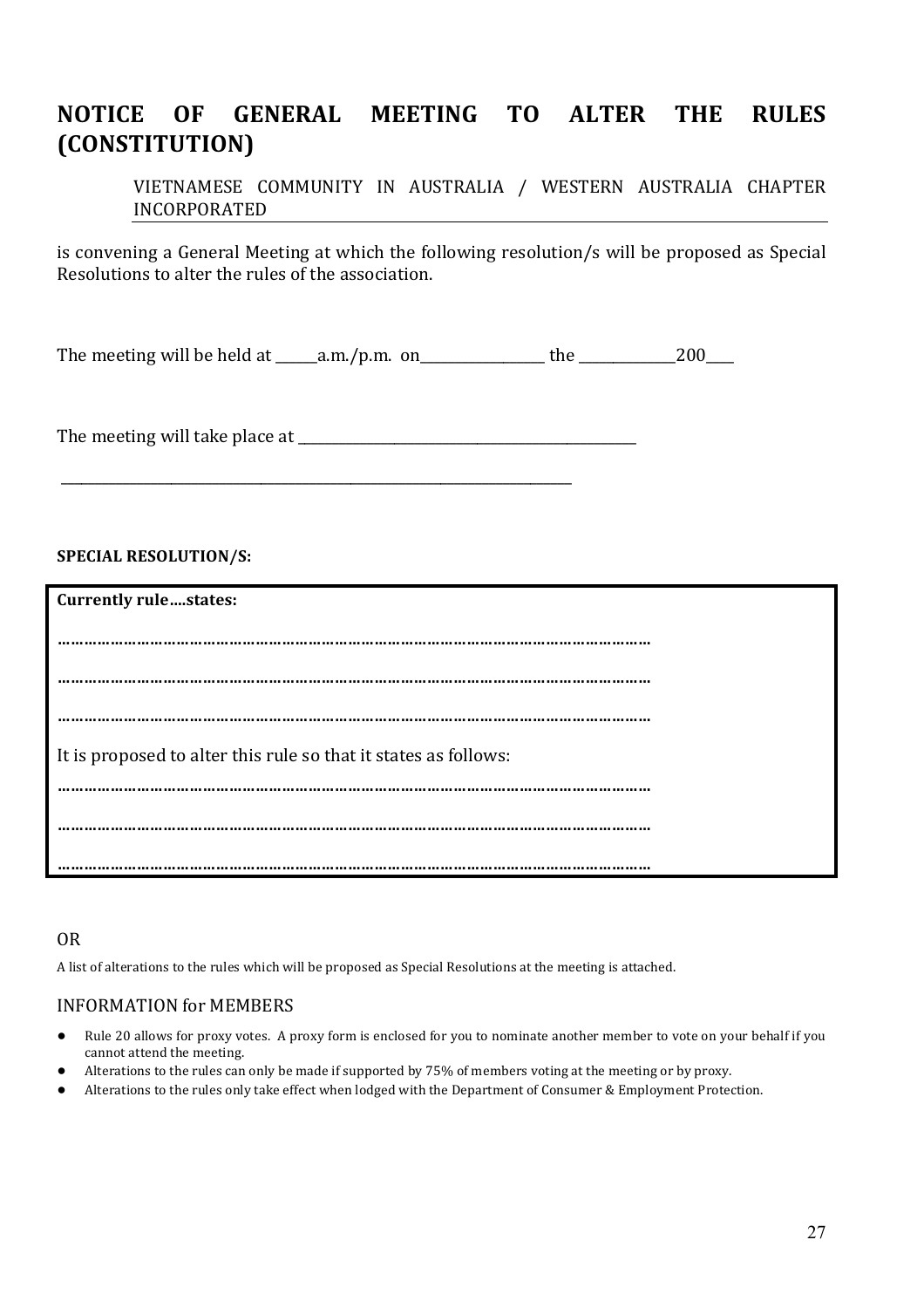# **APPENDIX 1**

# **APPLICATION TO STAND FOR COMMUNITY MANAGEMENT COMMITTEE**

Each candidate must fill in all fields of the followings:

| 1. NAMES                                                                                      |  |
|-----------------------------------------------------------------------------------------------|--|
| 2. DATE OF BIRTH<br>$\left  \right $                                                          |  |
| 3. ETHNICITY                                                                                  |  |
| 4. YEAR ARRIVED IN AUSTRALIA IF NOT BORN IN AUSTRALIA<br>$\frac{1}{2}$                        |  |
| 5. CONTACT DETAILS: TELEPHONE<br>$\,$<br><b>EMAIL</b><br>,<br><b>FACEBOOK</b><br>,<br>WEBSITE |  |
| 6. ACADEMIC QUALIFICATIONS                                                                    |  |
| 7. EMPLOYMENT OR CAREER HISTORY                                                               |  |
| 8. PATRIOTIC ACTIVITIES (as per rule 2.3 and sub-rules a,c,d,e)                               |  |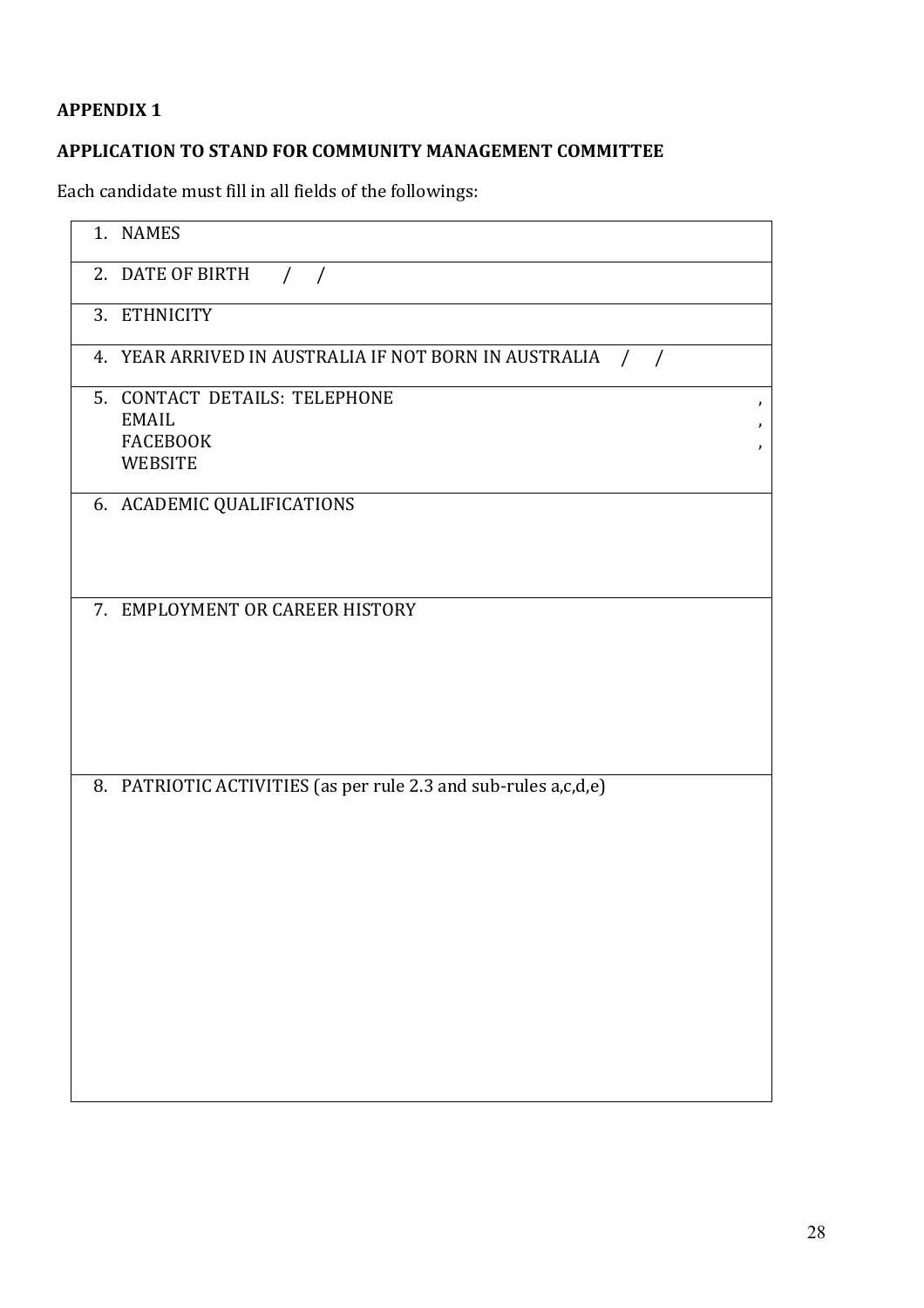| 9. HISTORY of PARTICIPATION IN OUR COMMUNITY IN LAST TWO YEARS. |  |  |
|-----------------------------------------------------------------|--|--|
|                                                                 |  |  |
|                                                                 |  |  |
|                                                                 |  |  |
|                                                                 |  |  |
|                                                                 |  |  |
|                                                                 |  |  |
| 10. A POLICE CLEARANCE must be attached.                        |  |  |
| 11. POLITICAL PARTY MEMBERSHIP if any:                          |  |  |
|                                                                 |  |  |
| 12. OTHER RELEVANT INFORMATION THAT MAY ASSIST THE APPLICATION  |  |  |
|                                                                 |  |  |
|                                                                 |  |  |
|                                                                 |  |  |
|                                                                 |  |  |
| 13. THE APPLICATION MUST BE SIGNED and dated.                   |  |  |
|                                                                 |  |  |
|                                                                 |  |  |
|                                                                 |  |  |
| 14. a PORTRAIT PHOTO must be attached.                          |  |  |
|                                                                 |  |  |
|                                                                 |  |  |
|                                                                 |  |  |
|                                                                 |  |  |

\* Only Applications in hard copies are accepted.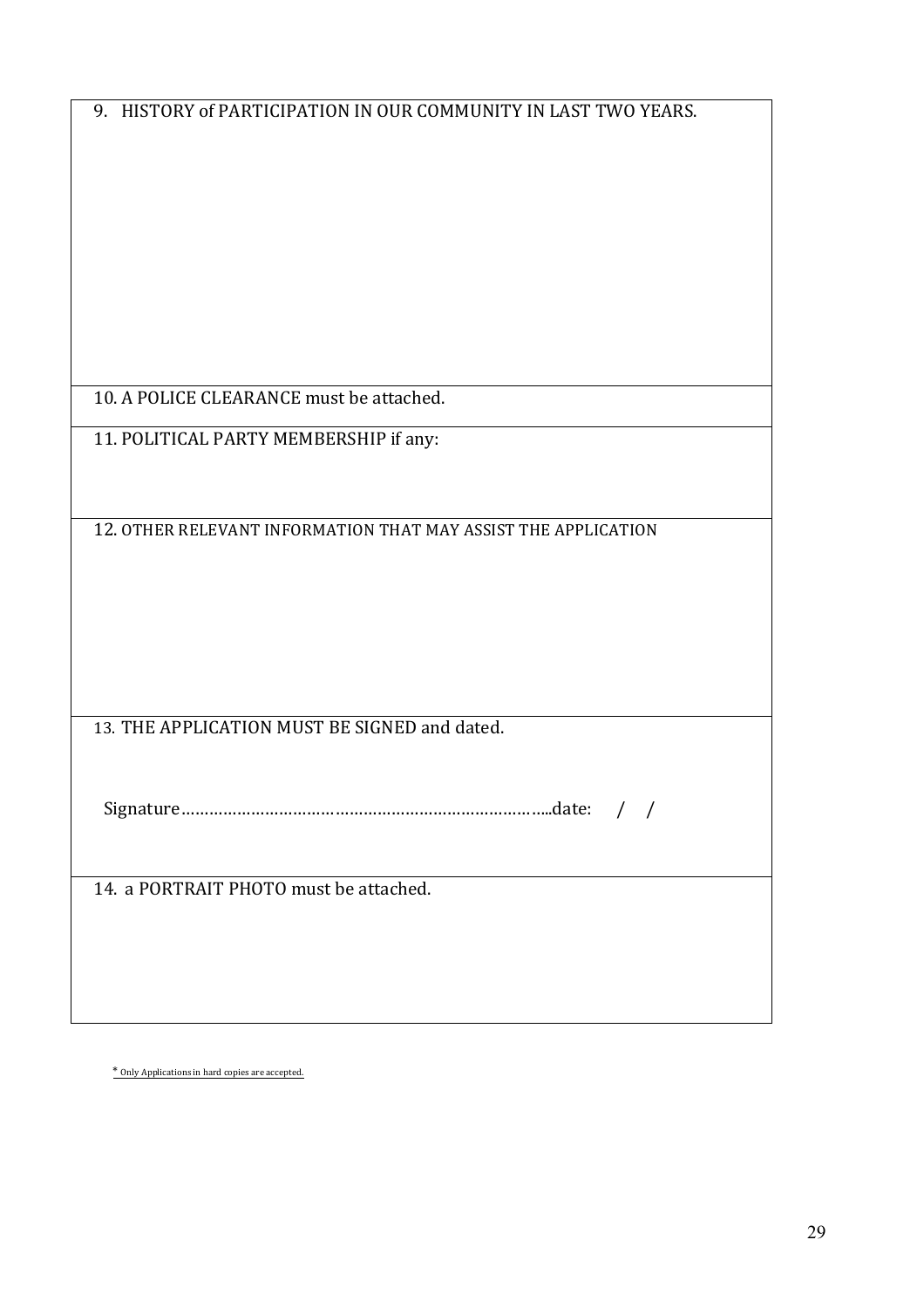# **APPENDIX 2**

#### **MEMORANDUM of UNDERSTANDING / LETTER of INTENT**

#### **Re: SUPPORT the VIETNAMESE COMMUNITY**

 ${\bf I}, \_$ 

**Representing the: \_\_\_\_\_\_\_\_\_\_\_\_\_\_\_\_\_\_\_\_\_\_\_\_\_\_\_\_\_\_\_\_\_\_\_\_\_\_\_\_\_\_\_\_\_\_\_\_\_\_\_\_\_\_\_\_\_\_\_\_\_\_\_\_\_\_\_\_\_\_\_\_\_\_\_\_\_\_\_** 

Hereby express the interest to affiliate with the Vietnamese Community in Australia - WA Chapter Inc. in activities that benefit the cultural values and integrity for the Vietnamese people in Western Australia.

**Our organisation pledges to abide to the Constitution as forewith attached.** 

**Signature:……………………………**

**Name: ……………………………….**

**Dated: ……………………………….**